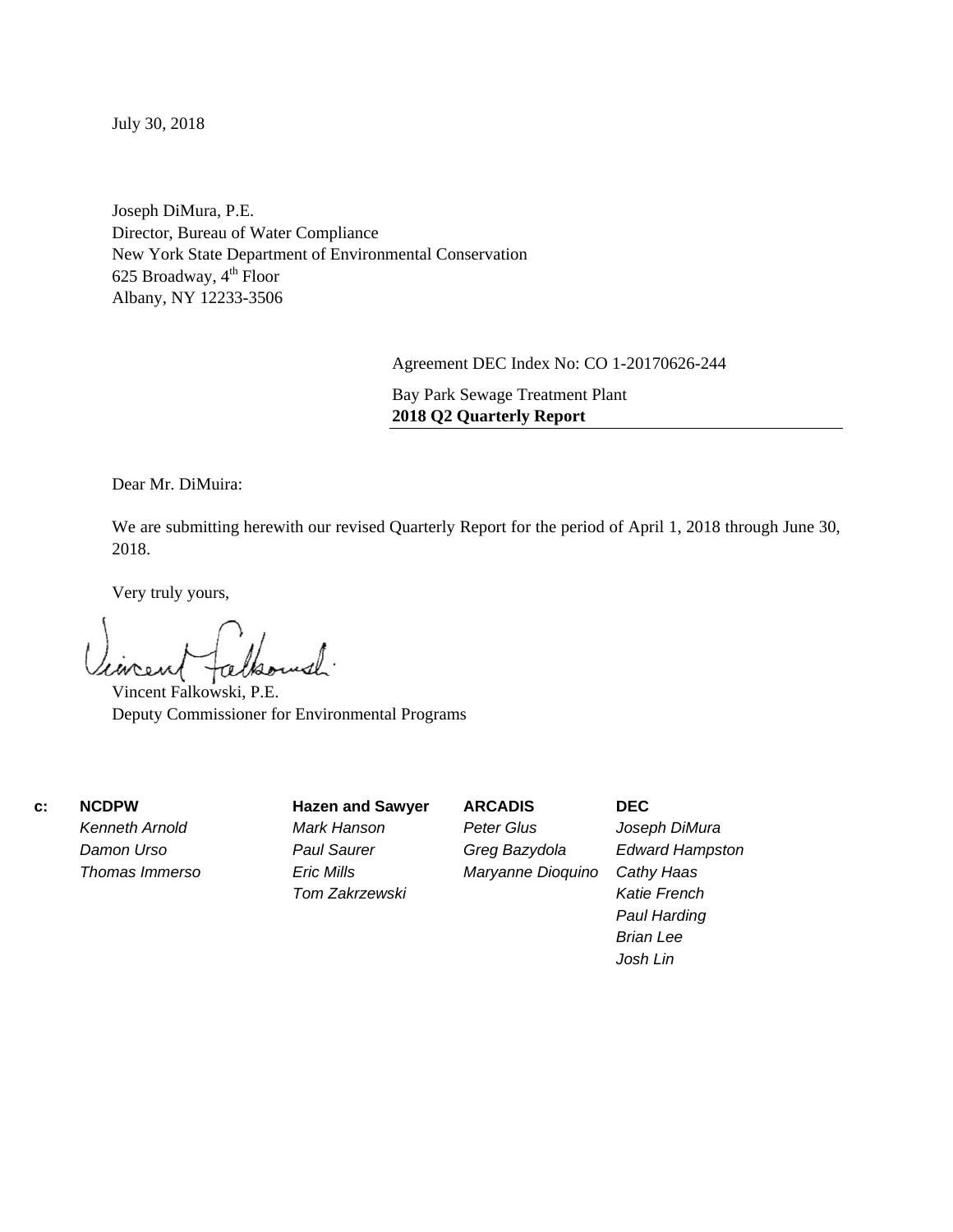# **DEC** Agreement Q2 2018 Report



# **TABLE OF CONTENTS**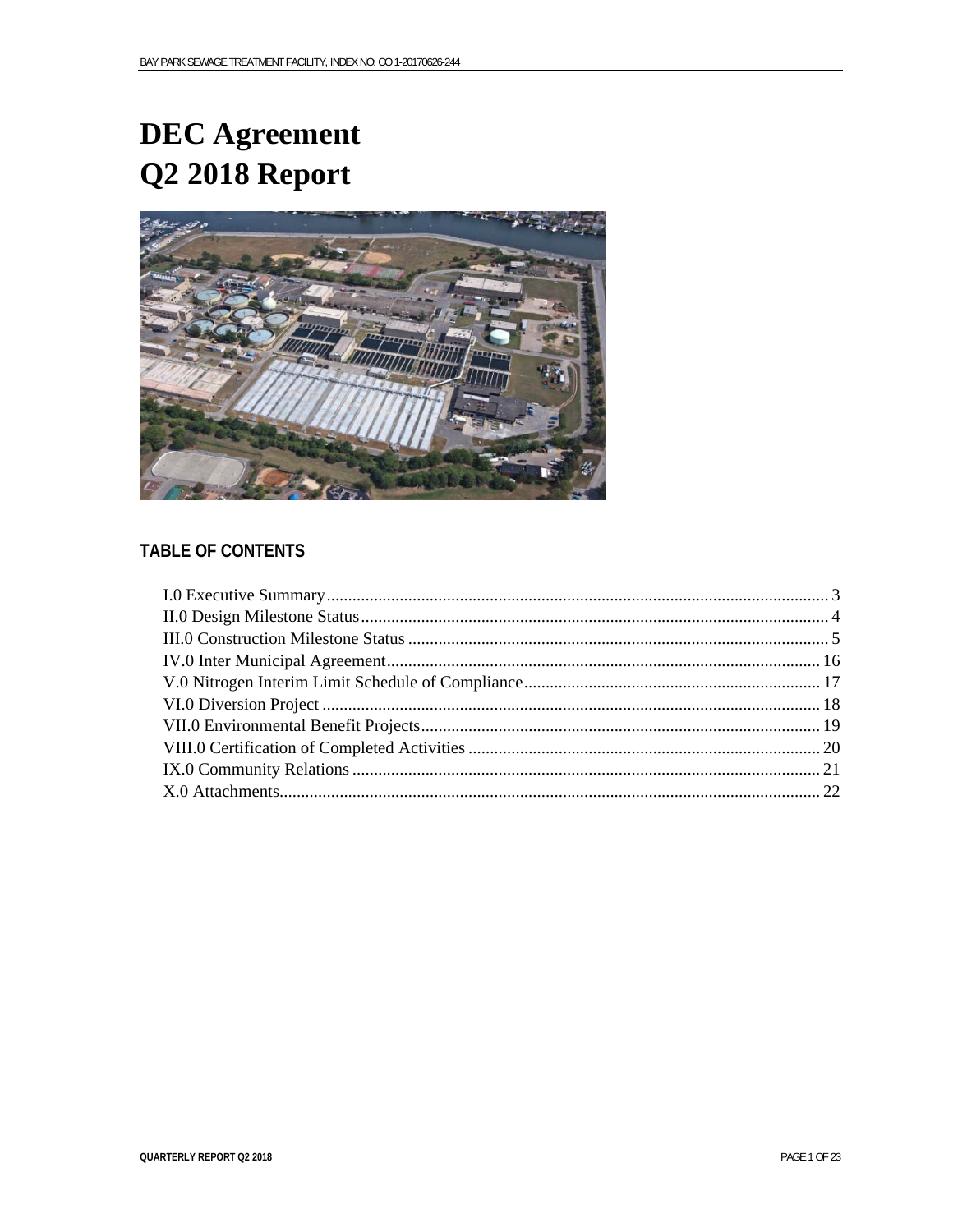### **Background**

On October 29th, 2012 Hurricane Sandy (a.k.a. Superstorm Sandy) pushed into the NY-NJ Metro area and caused widespread and unprecedented damage to coastal communities, lowlying residential neighborhoods, and public infrastructure. The Bay Park Sewage Treatment Plant (the "Bay Park STP"), owned by the Nassau County Department of Public Works (DPW), which serves close to half a million Nassau County residents, was damaged by flooding, power loss, and high winds. The Bay Park STP was partially submerged and the major electrical systems, pumping facilities, and processes were inundated with salt water from the nearby bay area. To correct the damage to the plant, improve the effluent quality and make the plant less vulnerable to future storms the County committed to construct improvements.

The construction of the improvements is catalogued in the Agreement with the New York State Department of Environmental Conservation CO 1-20170626-244 ("Agreement") in January 2018. In accordance with Section VI, Paragraphs A-C of the Agreement the DPW hereby submits to the New York State Department of Environmental Conservation (DEC) the Quarterly Report for the period of April 1, 2018 through June 30, 2018.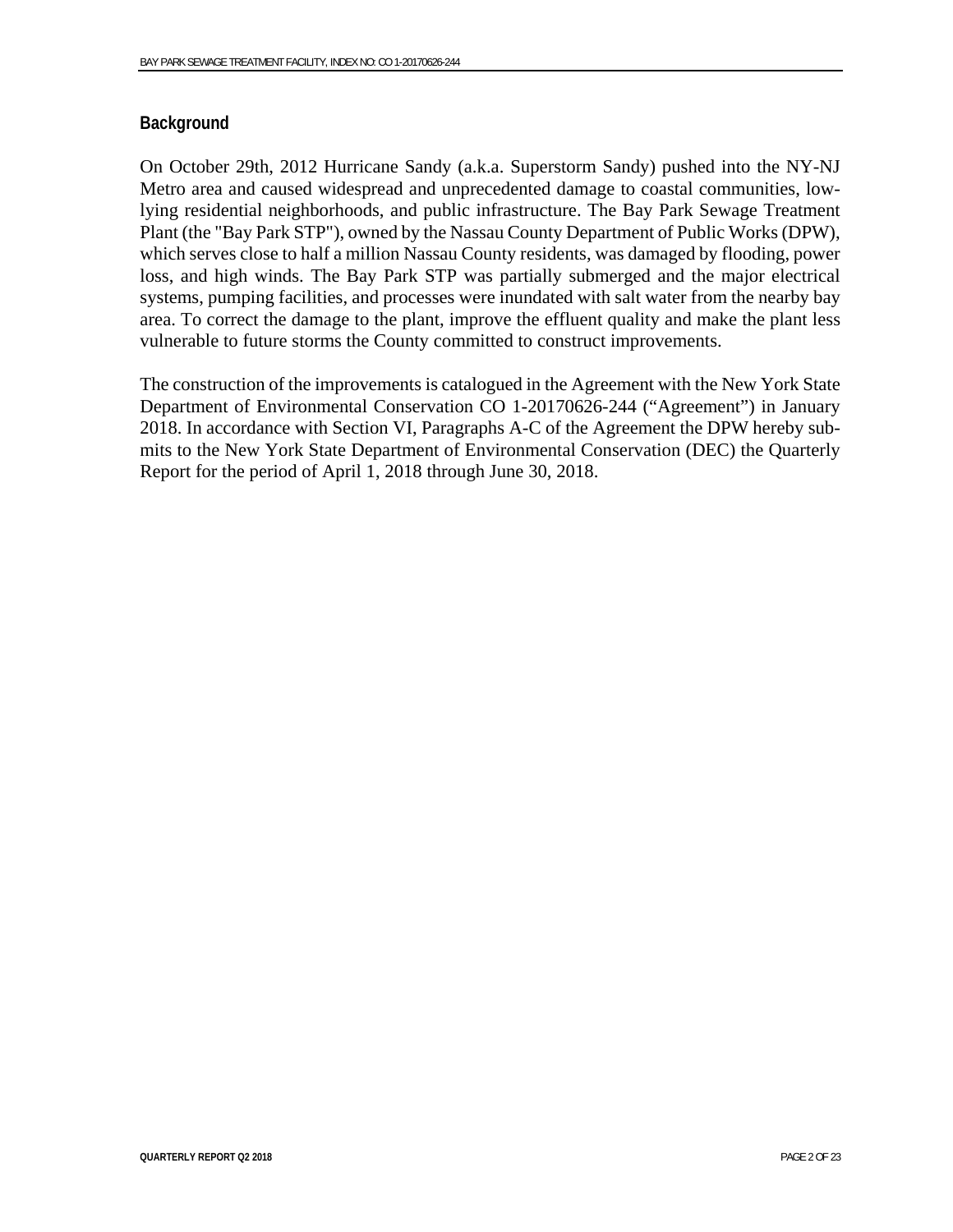# **I.0 Executive Summary**

The Bay Park Sewage Treatment Facility Agreement ("Agreement") Index No. CO 1- 20170626-244, was entered into by the County of Nassau ("County") and the New York State Department of Environmental Conservation ("DEC") and became effective on January 11, 2018.

Pursuant to Section VI, Paragraph A of the Agreement, "The County (for work not performed by the State or its contractor) shall submit quarterly construction reports ("Quarterly Reports") to the DEC. The Quarterly Reports shall describe the actions which have been taken toward achieving compliance with this Agreement during the previous three-month period". The Agreement requires that this report provide:

- 1. A list of the County's or construction contracts necessary to fulfill the requirements of compliance milestones of this Agreement as such milestones are set forth in the Appendices. This list shall identify, by percentage, the amount of the contract that has been completed;
- 2. A detailed description of: (a) the work performed pursuant to this Agreement during the reporting period, including the status of all milestones; (b) all anticipated activities for the next three-month period; and (c) the status and cost report for all EBPs required by this Agreement;
- 3. Information regarding unresolved delays encountered or anticipated that may affect the future schedule for implementation of the County s obligations under this Agreement, and efforts made to mitigate and/or cure those delays or anticipated delays;
- 4. A description of community relations activities during the reporting period and the activities anticipated for the next three months;
- 5. Any changes in key personnel; and
- 6. Any other issues with the potential to materially affect the projects set forth in this Agreement.

Additional information is included to provide a comprehensive representation of the County's efforts towards achieving compliance with the Agreement. This Quarterly Report updates the status and progress of DPW's compliance with the milestones set forth in the Agreement during the period from April 1, 2018 through June 30, 2018 ("Reporting Quarter").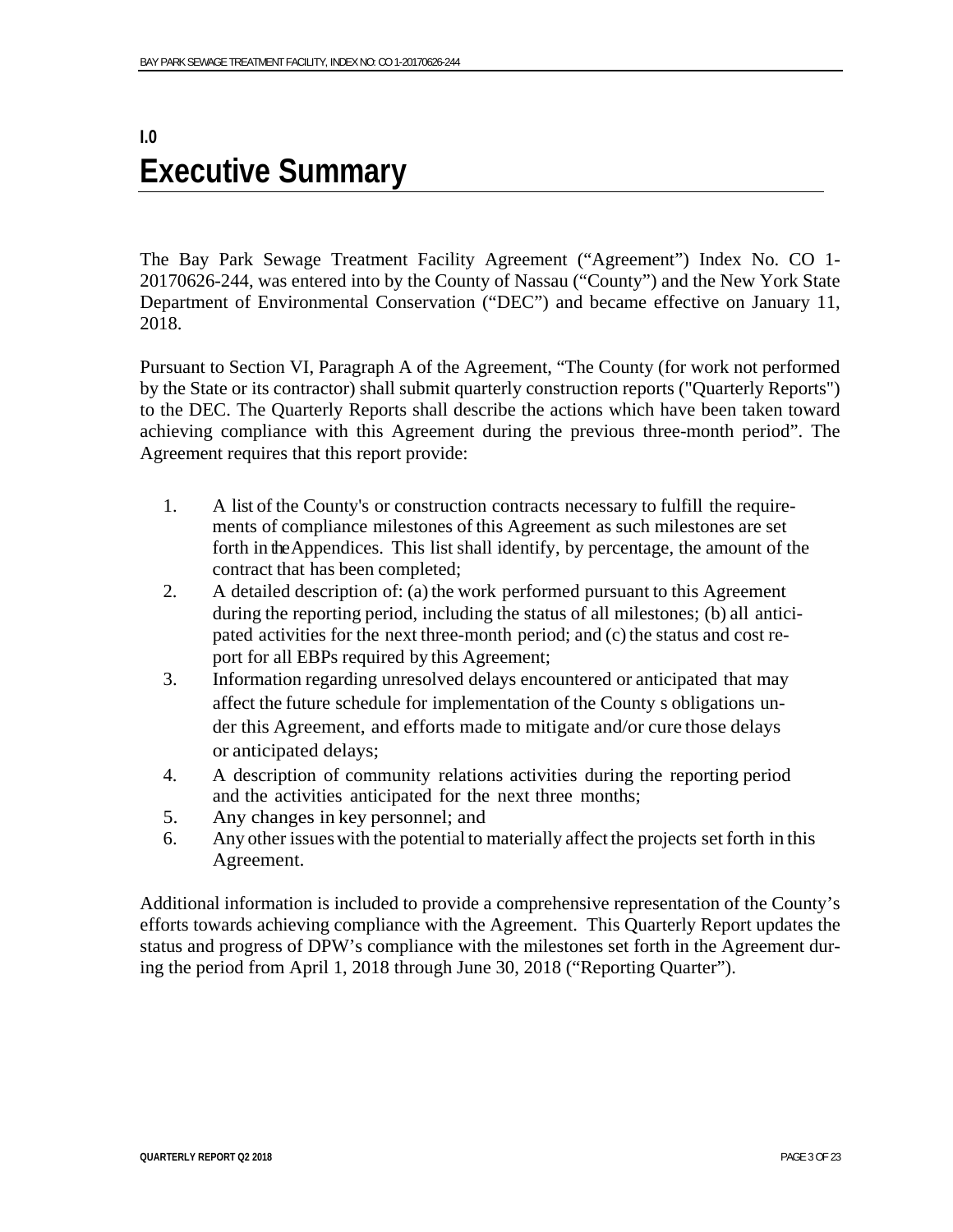# **II.0 Design Milestone Status**

The following table lists the design milestones and statuses for Appendix A of the Agreement.

| <b>Milestone</b>                    | <b>Agreement</b><br><b>Date</b> | <b>Actual/Forecast</b> |
|-------------------------------------|---------------------------------|------------------------|
| Effluent Screening and disinfection | 4/8/2018                        | $1/5/2018$ *           |
| Hot water piping system             | 10/19/2018                      | 10/1/2019              |
| East Avenue Ejector Station         | 2/8/2018                        | $3/2/2018$ *           |

| <b>Table 1 – Design Completion Milestones</b> |  |  |
|-----------------------------------------------|--|--|
|-----------------------------------------------|--|--|

*The table in Section VIII.0 of this report indicates certification of completed activities.*

# **Project Notes:**

#### **Effluent Screening and Disinfection**

#### Progress This Quarter:

The design phase was completed last quarter and certification of completion has been submitted this quarter.

#### **Hot Water Piping System**

The design of this project was on hold pending the completion of a conflicting subsurface ductbank installation being performed by the Phase E3 Contractor. It is notable that this project is to provide a permanent hot water piping system, which has no bearing on the treatment levels, permit compliance or plant capacity. An interim hot water piping system was previously installed under the Program, completed in August 2016 and will continue to be utilized until the permanent hot water piping system is constructed.

#### Progress This Quarter:

The preliminary design was completed in this quarter.

Expected Progress Next Quarter:

On August 31, 2018, the County will advertise the services contract of the Final Design Engineer who will produce the bid documents for this construction project. A modification request will be submitted to the Office of General Counsel for this milestone.

#### **East Avenue Ejector Station**

#### Progress This Quarter:

The design phase was completed in the first quarter and certification of completion has been submitted this quarter.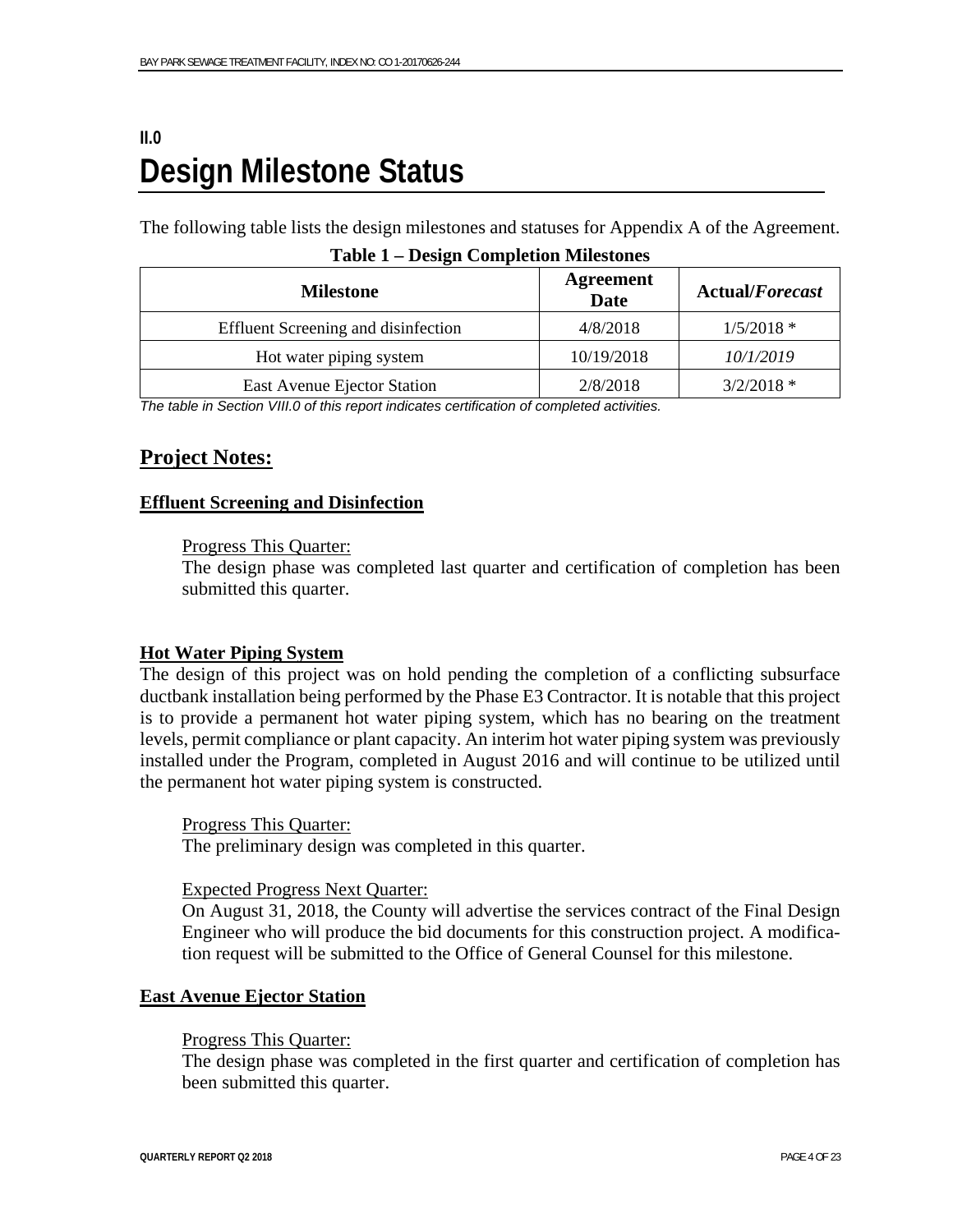# **III.0 Construction Milestone Status**

The following tables list the construction milestones and statuses for Appendices A and C of the Agreement.

| <b>Milestone</b>                    | <b>Agreement</b><br>Date | Actual/<br><b>Forecast</b> |
|-------------------------------------|--------------------------|----------------------------|
| Raw sewage pumping facility         | 12/3/2018                | 4/14/2019                  |
| Effluent Screening and disinfection | 8/21/2018                | 2/10/2019                  |
| Secondary Flood Protection          | 6/5/2018                 | 10/22/18                   |
| Hot water piping system             | 5/25/2019                | 5/7/2020                   |
| East Avenue Ejector Station         | 8/19/2018                | 4/15/2019                  |
| Sidestream Deammonification         | 6/12/2018                | 10/22/2018                 |

**Table 2 – Construction NTP Milestones** 

#### **Table 3 – Construction Completion Milestones**

| соный асиби сонгристон ганевизися          |                                 |                            |                  |  |
|--------------------------------------------|---------------------------------|----------------------------|------------------|--|
| <b>Milestone</b>                           | <b>Agreement</b><br><b>Date</b> | Actual/<br><b>Forecast</b> | % Complete       |  |
| Barnes Avenue - Baldwin                    | 12/31/2019                      | 10/25/2018                 | 80               |  |
| Raw sewage pumping facility                | 12/1/2020                       | 10/9/2021                  | $\overline{0}$   |  |
| Sludge dewatering facilities               | 12/15/2018                      | 8/8/2018                   | 85               |  |
| <b>Effluent Screening and disinfection</b> | 7/29/2020                       | 12/5/2021                  | $\boldsymbol{0}$ |  |
| Effluent tide pumping facilities           | 5/28/2020                       | 5/12/2020                  | 12               |  |
| <b>Electrical Distribution Phase E1-E3</b> | 9/21/2019                       | 5/2/2019                   | 87               |  |
| <b>Secondary Flood Protection</b>          | 6/3/2020                        | 10/21/20                   | $\boldsymbol{0}$ |  |
| <b>Stormwater Pump Stations</b>            | 3/31/2018                       | 1/18/2019                  | 61               |  |
| <b>Upgrade to 3 Generator Operation</b>    | 11/30/2018                      | 2/28/2019                  | 40               |  |
| Hot water piping system                    | 11/17/2020                      | 5/6/2022                   | $\boldsymbol{0}$ |  |
| Cedar Dr, Roosevelt et al PS               | 5/8/2018                        | $1/12/2018$ A              | 100              |  |
| Wantagh, Newbridge et al PS                | 4/25/2018                       | 2/12/2018 A                | 100              |  |
| Ocean Ave, Mill Rd et al PS                | 12/5/2018                       | 8/31/2018                  | 93               |  |
| Inwood, Doughty et al PS                   | 7/4/2019                        | 3/18/2019                  | 38               |  |
| Lawrence & Sage Lake PS                    | 8/30/2018                       | 8/9/2018                   | 91               |  |
| East Avenue Ejector Station                | 12/28/2019                      | 3/16/2021                  | $\boldsymbol{0}$ |  |
| Level 1 BNR                                | 4/8/2020                        | 7/1/2020                   | 12               |  |
| <b>Sidestream Deammonification</b>         | 9/25/2020                       | 10/21/20                   | $\boldsymbol{0}$ |  |

*\* The table in Section VIII.0 of this report indicates certification of completed activities.*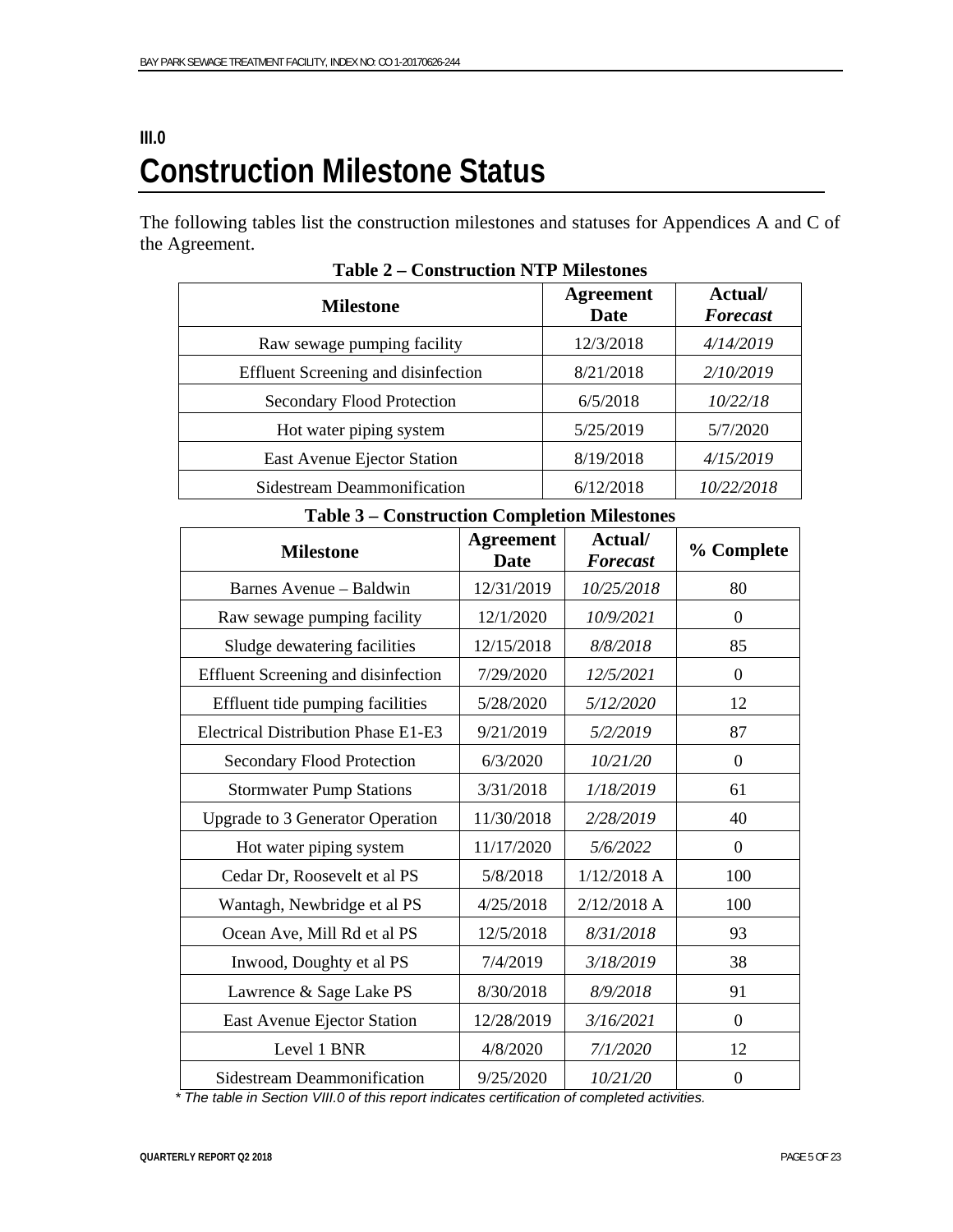# **Project Notes:**

### **Barnes Avenue – Baldwin**

This project is nearing completion and is anticipated to be at substantial completion in Q3 2018, ahead of the milestone date.

### Progress This Quarter:

Contract #S3P311-09G Hempstead Wastewater Pumping Station:

- SCADA programming work at HPS.
- Installation of lavatory & partitions for lavatory in Control Building at HPS.
- Install wall hydrant on Control Building exterior at HPS.
- Connect 6" PVC leaders to Drywells from Generator Building & Control Building at HPS.
- Relocate gas detectors & associated wiring at NCPS.
- Install 24V Surge Protection for gas detection panel at NCPS.
- modify existing control panel for newly installed VFDs at NCPS.

Contract #S3P311-09S Hempstead Wastewater Force Main:

- Installation of 14" DIP along Front St. from South Franklin St. to Main St. (Sta. 5+00 to  $12+00$ ).
- Install Manhole SDA-05 on Jerusalem Ave. between Northgate Dr. & Meadowbrook Pkwy (Sta. 166+15).
- Install Permanent Base & Binder & Temporary Top Course Asphalt along South Franklin St. from Newmans Ct. to Front St. (Sta. 0+00 to 3+60).
- Installation of 30" DIP along Jerusalem Avenue (A) from Union Dr. to Northgate Dr. (Sta. 146+50 to 163+25), (B) from Meadowbrook Pkwy (west side) to Northgate Dr. (Sta. 168+60 to 163+25)  $\&$  (C) from Meadowbrook Pkwy (east side) to West Dr. (Sta. 175+75 to 177+10).
- Install Permanent Base & Binder & Temporary Top Course Asphalt along Front St. from South Franklin St. to Clinton St. (Sta. 5+00 to Sta. 24+80).
- Install Permanent Base & Binder & Temporary Top Course Asphalt along Jerusalem Ave. (A) from Ingraham Blvd. to Lewis Pl. (Sta. 70+00 to 73+22), (B) from Nostrand Ave. to Northgate Dr. (Sta. 139+00 to 163+25) & (C) from Northgate Dr. to Meadowbrook Pkwy west entrance (Sta. 163+25 to 168+25).

Expected Progress Next Quarter:

- Hempstead WWFM Project (S3P311-09S)
- The Contractor will complete installation of the 24" FM along Front St. between Peninsula Blvd. & Hempstead PS (400 Front St.)
- The Contractor will install SMH-05  $&$  connect to the existing Interceptor near West Dr.
- Hempstead WWPS Project (S3P311-09G)
- The Contractor will perform wet well cleaning at NCPS.
- The Contractor will conduct testing & training for equipment at Hempstead PS & Newmans Court PS.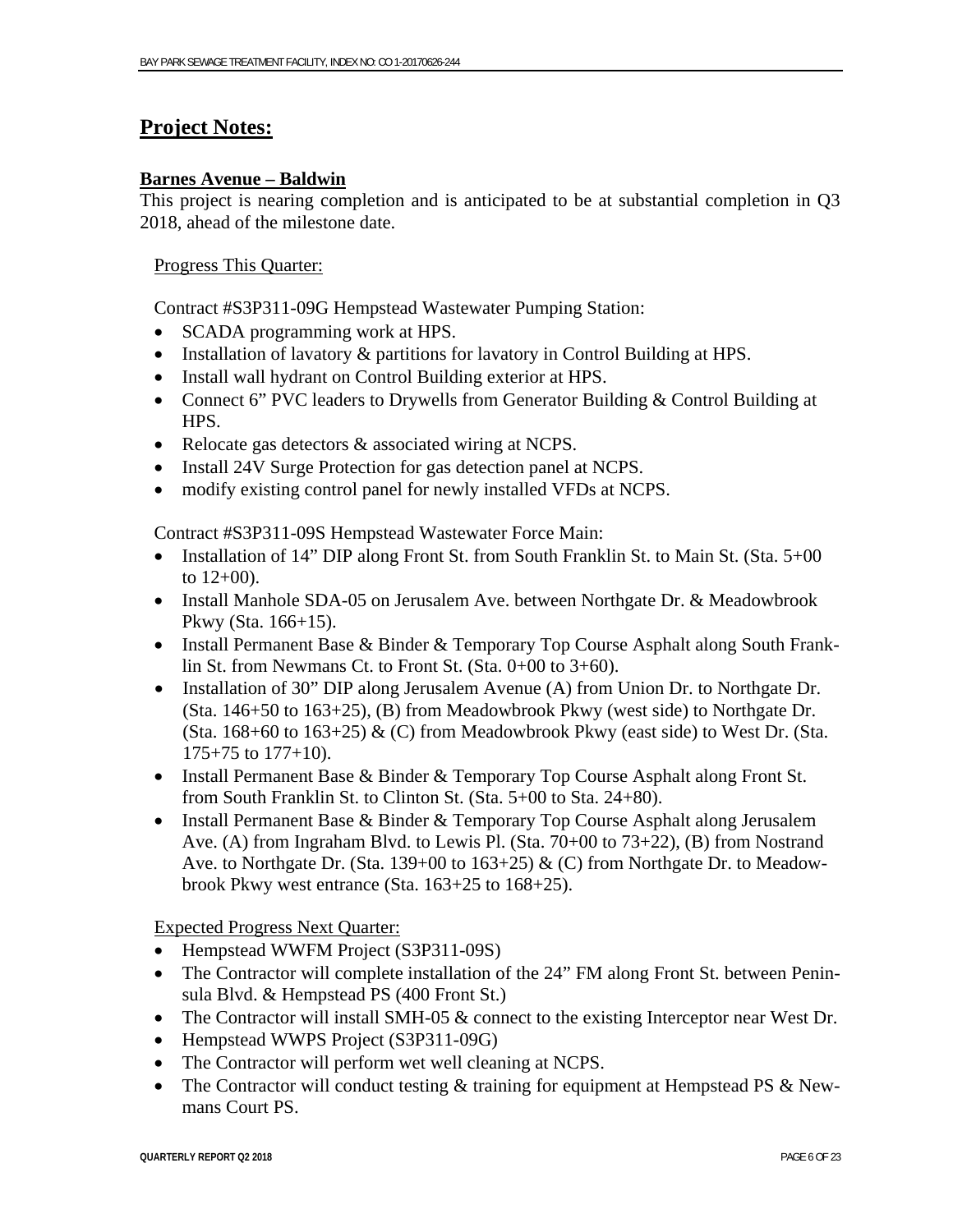#### **Raw Sewage Pumping Facility**

#### Progress This Quarter:

None this quarter. A sequencing conflict with underground ductbank work under Phase E3 has delayed the advertisement of this construction contract.

#### Expected Progress Next Quarter:

The design engineer will be given direction to update the completed design documents in preparation for advertisement in Q3 2018. The procurement process will be initiated to retain the services of a construction manager. The forecast for this milestone is currently 4/14/2019. A milestone modification request will be submitted to the Office of General Counsel.

#### **Sludge Dewatering Facilities**

This project is nearing completion and is anticipated to be at substantial completion in Q3 2018, ahead of the milestone date.

#### Progress This Quarter:

- Installation of piping insulation.
- Installation of chemical Piping.
- Power, lighting, fire alarm, and control conduit installations.
- HVAC duct installations.
- Fire suppression system installation.
- Painting.
- Stonehard flooring installations.
- Installation and testing of digested sludge transfer pumps and grinders.
- Installation and testing of sludge transfer pumps.
- Installation and testing of Odor Control System.
- installation and testing of Conveyor Systems.
- installation and testing of Polymer blending units.
- Centrifuges testing.

#### Expected Progress Next Quarter:

- Continue Centrifuge Start-up and Testing.
- Continue installation, repair, start-up, and testing of conveying systems.
- Continue start-up and integration of PMCS system.
- Continue start-up and testing of polymer systems.
- Continue start-up and testing of chemical systems.
- Continue installation and start-up of electric and lighting systems.
- Continue misc. architectural installations.
- Demo existing and install new doors and hardware.
- Continue installation, start-up, and testing of HVAC systems.
- Continue installation, start-up, and testing of Fire Alarm and Fire Suppression systems.

#### **Effluent Screening and Disinfection**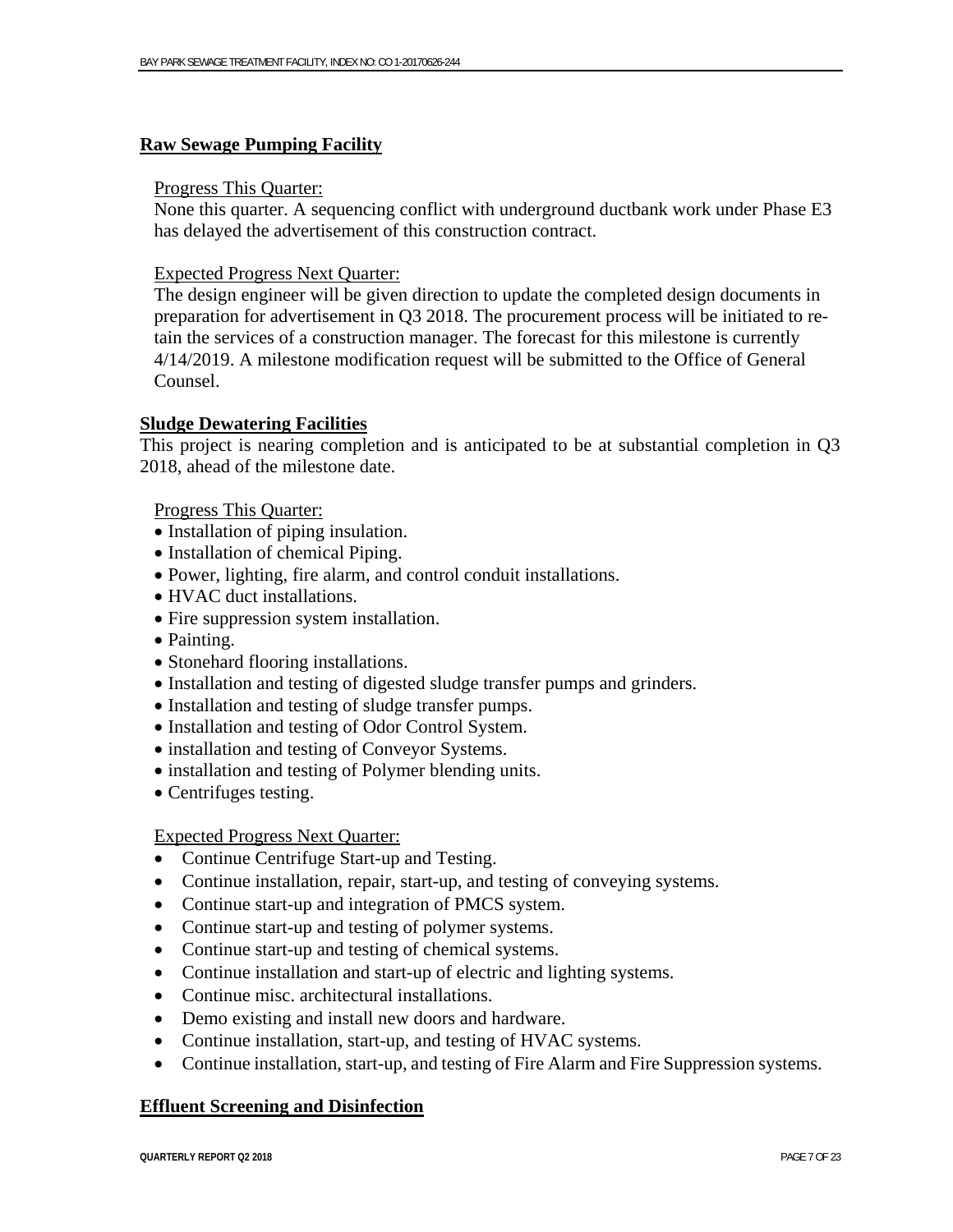Progress This Quarter:

The design phase was completed this quarter.

#### Expected Progress Next Quarter

The County will advertise this project, then receive bids and proceed with the award process. The County has encountered delays in procuring a construction manager for this project due to objections from a third party, CSEA Local 830. The County has decided to move forward with construction management services procurement concurrent with ongoing negotiations with CSEA. The NTP is currently projected for 2/10/2019. A milestone modification request will be submitted by the County to the Office of General Counsel.

#### **Effluent Tide Pumping Facilities**

This project is on schedule to complete ahead of the milestone date, however less than three weeks float remain. Significant delays have been incurred during initial construction of the facility due to unanticipated subsurface conditions which have required a redesign of the pile foundation system.

Progress This Quarter:

- Remove unsuitable material, installed blue stone and filter fabric under four electrical manholes.
- Place concrete ductbank.

#### Expected Progress Next Quarter

- Continue advancing procurement items, submittals and vendors' approval.
- Perform Masonry remediation brickwork reconstruction.
- Misc. electric work for temporary electric power.
- Demolition of Existing Substation No.3.
- Approval, lay out, and start of fabrication of Annex Building Foundation Piles

#### **Electrical Distribution System Phases E1-E3**

Phases E1 and E2 were completed  $10/19/2016$  and  $9/29/2017$ , respectively. Phase E3 is currently projected to complete ahead of the milestone. The later portions of Phase E3 are related to site lighting and do not impact treatment levels or plant capacity.

#### Progress This Quarter:

- Installation of sunshade supports, vertical and horizontal blades, MSS.
- Installation of Elevator, MSS.
- Installation and painting of Fuel Oil system piping at 2nd floor except for MOVs, MSS.
- Painting of drip trays, installation of door frames MSS.
- Installation of ceramic wall tile in restrooms and breakroom, MSS.
- Installation of Canopy Mock-up, began installation of Canopy framing, MSS.
- Installation of Substation electrical and fire alarm wiring, conduits, panels, and pull boxes at MSS.
- Switchgear and cable testing, MSS.
- Installation of Mimic Panels and 5KV and 600V Bus Duct MSS.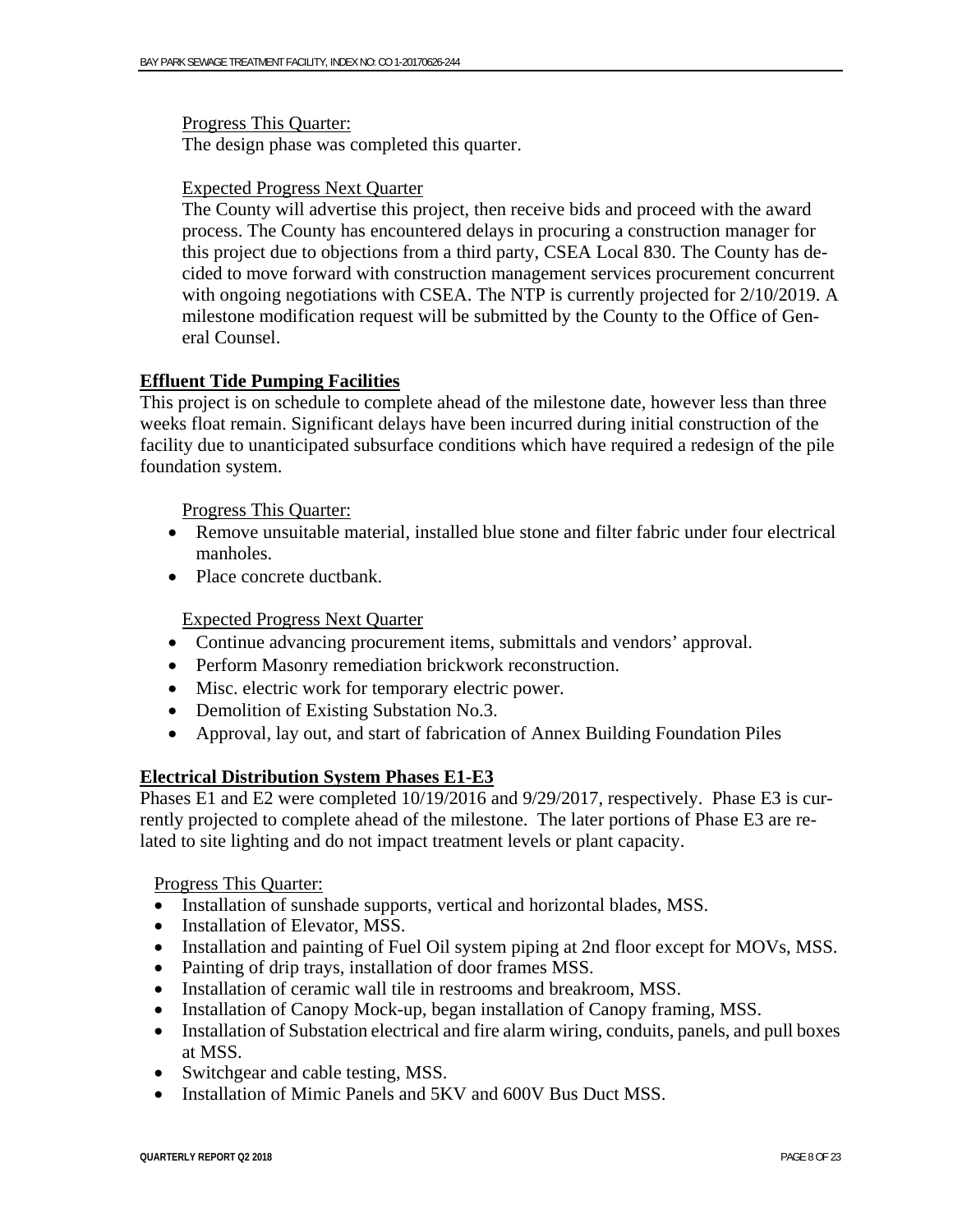- Installation of communication and signal conduits, Generator Building.
- Installation of Medium Voltage main distribution cables, various locations.
- Installation of cables from USS1 to Main Building MCCs, grid 12

### Expected Progress Next Quarter:

- Prep for, schedule and perform testing of three Cast Coil Transformers on site.
- Start P-051 site lighting work once change order is executed.
- Continue underground cable pulling, splicing, testing and arc-proofing of 5KV cables.
- Continue/complete testing of new Electrical equipment.
- Continue branch conduit work and wiring on EL. 18.25  $\&$  41.25 floors
- Continue/complete power and control wiring for HVAC equipment.
- Install DC battery racks and batteries and wire same for DC controls to Switchgear.
- Continue conduit, wiring and installation of lighting fixtures on EL. 18.25 in all rooms.
- Continue conduit and wiring for exterior lighting fixtures.
- Complete conduit and wiring to equipment in Fuel Transfer room
- Install drop-in lighting fixtures and wire same in rooms when drop ceilings and metal pan ceilings are complete.
- Complete installation of fire alarm devices and start check-out of system.
- Complete drop-in and metal pan ceilings at EL. 41.25 and Transformer rooms.
- Take delivery of flood doors and install same.
- Continue installation of exterior sun shades once exterior lighting is complete.
- Install Fire Suppression system inside Generator enclosures once permit application is approved by NC FM office.
- Continue working on miscellaneous electrical change orders.
- Start pulling quick-pull wire bundles from MSS Bldg to Generator Bldg for P-115 Generator control wiring.
- PSE&G to connect interim service and install CT's and PT's once load letter is provided.

## **Secondary Flood Protection**

## Progress This Quarter:

The County held a pre-award conference with the low bidder and is progressing towards the award and NTP.

## Expected Progress Next Quarter:

This project is expected to be awarded and NTP will be issued upon final procurement of a Construction Management consultant. The County has encountered delays in procuring a construction manager for this project due to objections from a third party, CSEA Local 830. The County has decided to move forward with construction management services procurement concurrent with ongoing negotiations with CSEA. The NTP is currently projected for 10/22/2018. A milestone modification request will be submitted by the County to the Office of General Counsel.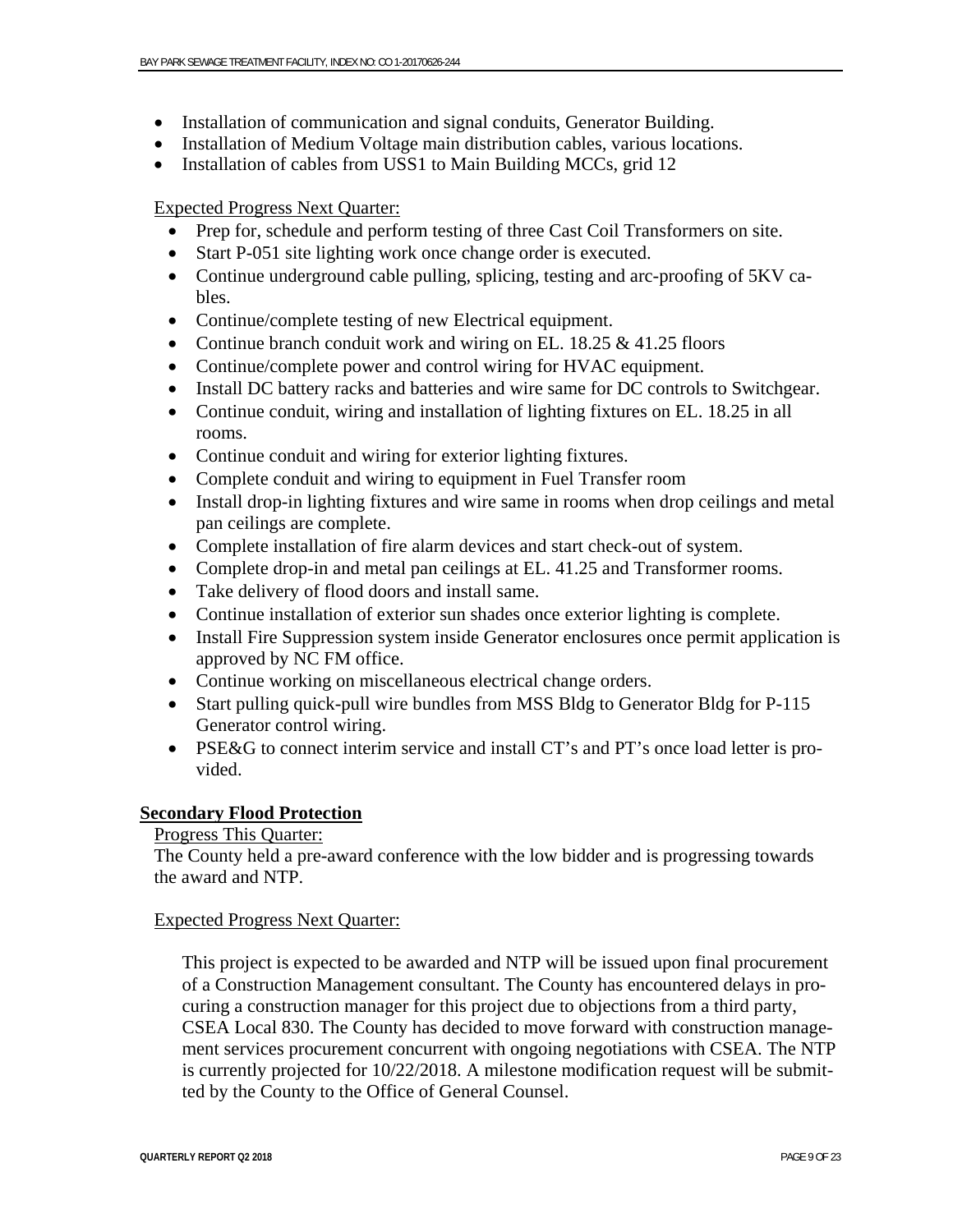#### **Stormwater Pump Stations**

At the time of the signing of the Agreement, the projected completion date for this project was November 1, 2018, beyond the milestone date of March 31, 2018. The County believes this was an error and request that the date be revised to March 31, 2019. A milestone modification request will be submitted to the Office of General Counsel.

#### Progress This Quarter:

- Electric manholes and duct banks at north work area.
- Electrical conduits and fittings at the North MCC Building.
- Installation of MCC sections in the North MCC Building.
- Installation of reinforcing steel and concrete placement for the South Pump Station wet well and chambers.
- Installation of underground 36" force main at the South Pump Station.
- Relocated and reconnected the South Interim Pumping System.

#### Expected Progress Next Quarter:

- North Pump Station
	- o Install Pump Power Cable
	- o Install Stop Log Frames and Weirs
	- o Install Exterior Lighting Conduit
	- o Install Exterior Lighting Fixtures
	- o Install Cable Tray
	- o Install SCADA components
- North Pump Station MCC Bldg
	- o Set Steel Beams @ El +19.50 MCC Bldg
	- o Install cable, conduit and lighting
	- o Install HVAC equipment
	- o Install Gas Monitoring Devices
	- o Install Lightning Protection Conduits
	- o Install Lighting Switches MCC Electrical Room
	- o Install Lightning Protection Ground Loop
	- o Install HVAC Ductwork @ North MCC Building
	- o Install Gas Monitoring Conduit
	- o Complete Exterior Flood Door Installation North MCC Bldg
	- o Install Lightning Protection System Roof
	- o Pull Wire Gas Monitoring
- South Pump Station
	- o Place Pump Pads
	- o Set Pump PS 1
	- o Set Pump PS 2
	- o Set Pump PS 3
	- o Set Pump PS 4
	- o Install Force Main Piping
	- o Install Bar Screen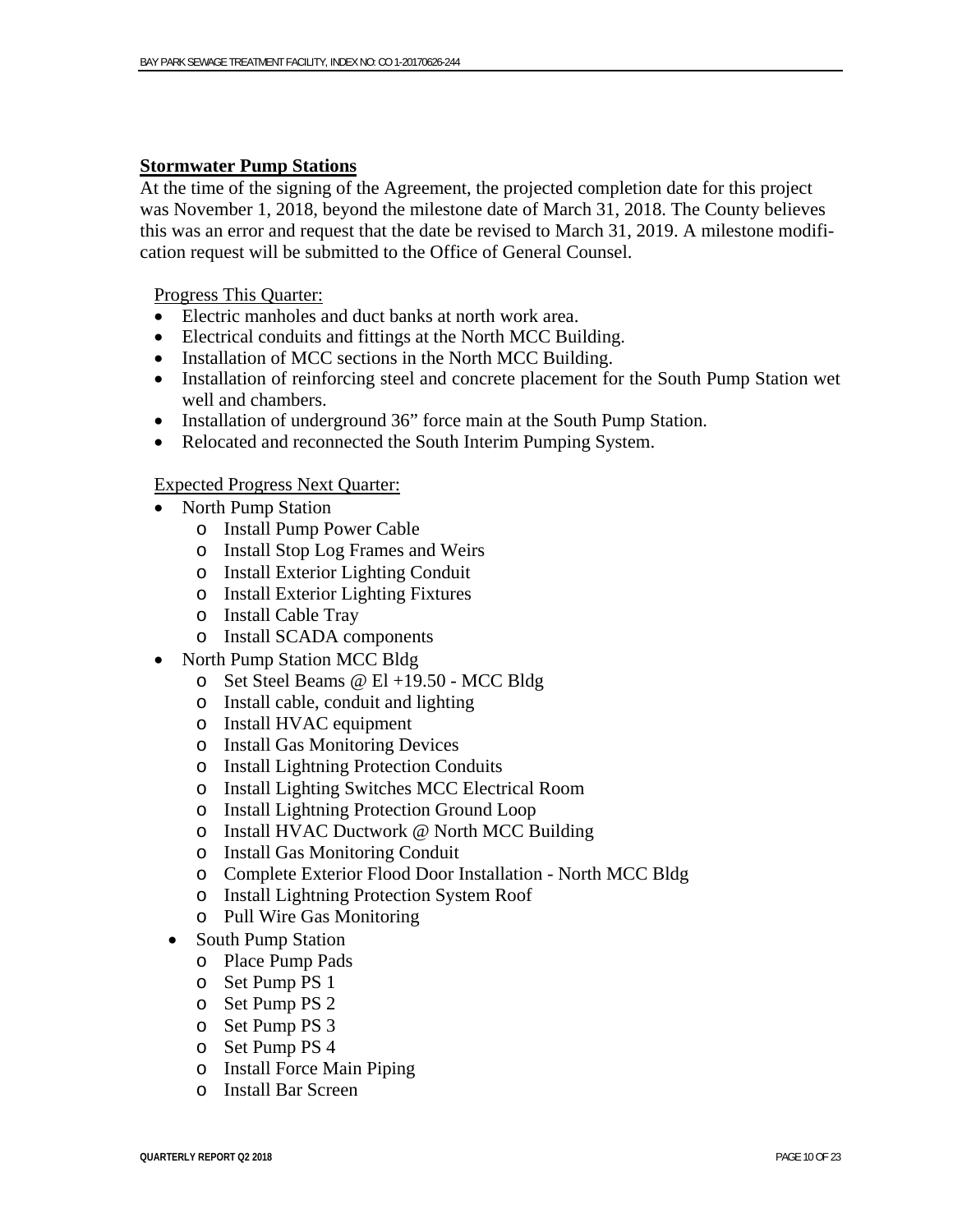- o Install Bending Weir
- o Install Stop Log Frame
- o Install Exterior Lighting Fixtures
- o Form MCC Bldg Support Piers
- o Install Roofing System

# **Upgrade to 3 Simultaneous Generator Operation**

There have been delays to this project and it is currently projected to be complete three months beyond the milestone date. The project continues to be driven by resolution of change orders for modifications to the gas compressor system. The change order was negotiated in Q2 2018 and the contractor has begun procurement activities. Once the submittals are approved a delivery firm delivery and installation dates will be developed in hopes of advancing the completion date. An update will be provided in the next quarterly report.

### Progress This Quarter:

- Installation of TCL and ECL piping and hangers and supports.
- Installation of electrical conduits.
- Core drilling slabs at various locations for routing of conduits.
- Delivery of new Starting Air and Service Air Compressors.
- Demo existing Starting Air Compressor No. 1.
- Demo existing Starting Air Compressor equipment pad No. 1.
- FRP new Starting Air Compressor equipment pad No. 1.
- Set new Starting Air Compressor No. 1 on pad.
- Begin piping of Starting Air Compressor No. 1.
- Modifications to existing piping and light fixtures for new pipe installation.

## Expected Progress Next Quarter:

- Continue procurement of major equipment
- Complete starting air compressor installation & commence testing
- Continue service are compressor installation
- Continue cooling loop piping installation
- Commence installation of natural gas compressors  $\&$  piping
- Commence installation of TCL heat exchanger & MOPO

## **Hot Water Piping System**

Not yet in the construction phase. As noted in Section II, a sequencing conflict with Phase E3 has delayed the final design and thus the advertisement of this construction contract. The current projection for NTP is 5/7/2020. A modification request will be submitted to the Office of General Counsel upon commencement of the design phase.

## **Cedar Dr., Roosevelt Ave, Whitewood, Biltmore and Alhambra Pump Stations**

Construction is complete, milestone has been met, certification of completion has been submitted.

## **Wantagh, Newbridge, Merrick & Ray St Pump Stations**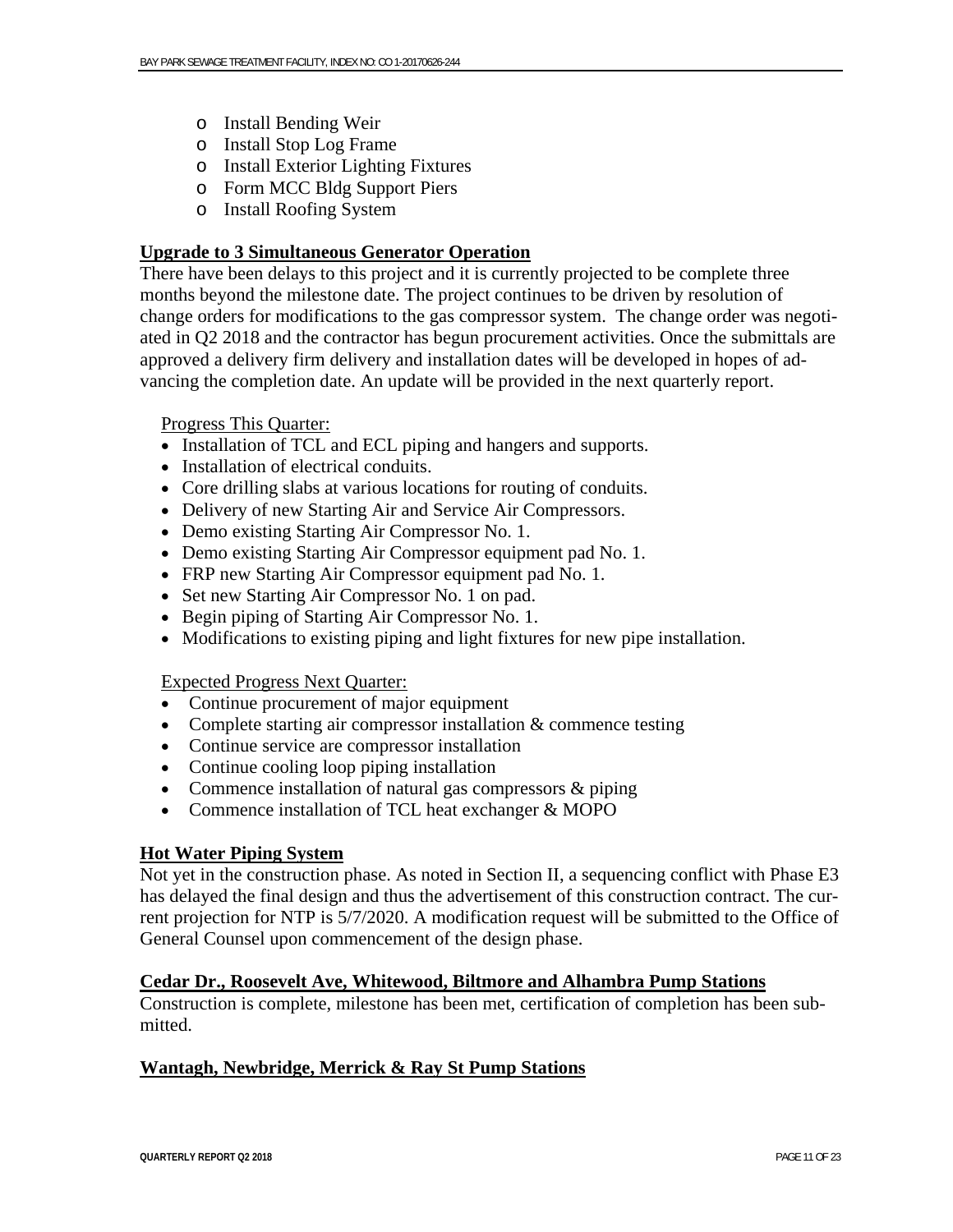Construction is complete, milestone has been met, certification of completion has been submitted.

#### **Ocean Ave, Mill Rd, Woodmere Blvd & Longacre Ave Pump Stations**

This project is on schedule to meet the milestone.

Progress This Quarter:

- Installation of gas detection systems at all pump stations.
- Installation of leak/level detection system installations at all pump stations.
- Misc. work (preliminary punch list work, completed training for gas detection systems).
- Installation of new diesel generator installation at Woodmere Blvd. P.S.

#### Expected Progress Next Quarter:

- Complete field testing (leak and level detection systems and unit heaters)
- Complete training /spare part turnover (Woodmere generator training and turn over spare parts for gas detection system)
- Complete electrical MOPO at Woodmere (PSE&G power and MCC modifications)
- Complete As-Built Drawings and O&Ms
- Complete all punch list work
- Closeout all remaining P files and Change Orders
- Issue Certification of completion

### **Inwood, Doughty Blvd, Bayview Ave & Roslyn Rd Pump Stations**

This project is on schedule to meet the milestone.

Progress This Quarter:

- Installation of pump and electrical work for the new submersible pumps at Doughty Blvd. P.S.
- Installation of platform installation at Doughty Blvd. P.S.
- Repair grinder at Roslyn Rd. P.S. on  $5/2/18$ .
- Setup bypass pumping at Inwood Pump Station.
- Misc. Work (Inwood: Louvers, flood door installed, installed unit heaters; Bayview/Roslyn: Railing installation).

#### Expected Progress Next Quarter:

- Complete pump installation (main pumps and sump pump) at Doughty Blvd. P.S. Test pumps
- Startup bypass pumping system at Inwood P.S.
- Install main pumps and peak flow pumps at Inwood P.S.
- Progress electrical and generator platform work at Inwood P.S.
- Complete Odor Control System installation at Inwood P.S.
- Progress submittals, training, spare parts turnover
- Progress painting at all P.S.
- Progress door installations at all P.S.
- Progress fire alarm/gas detection/F.O. tank leak & level detection at all P.S.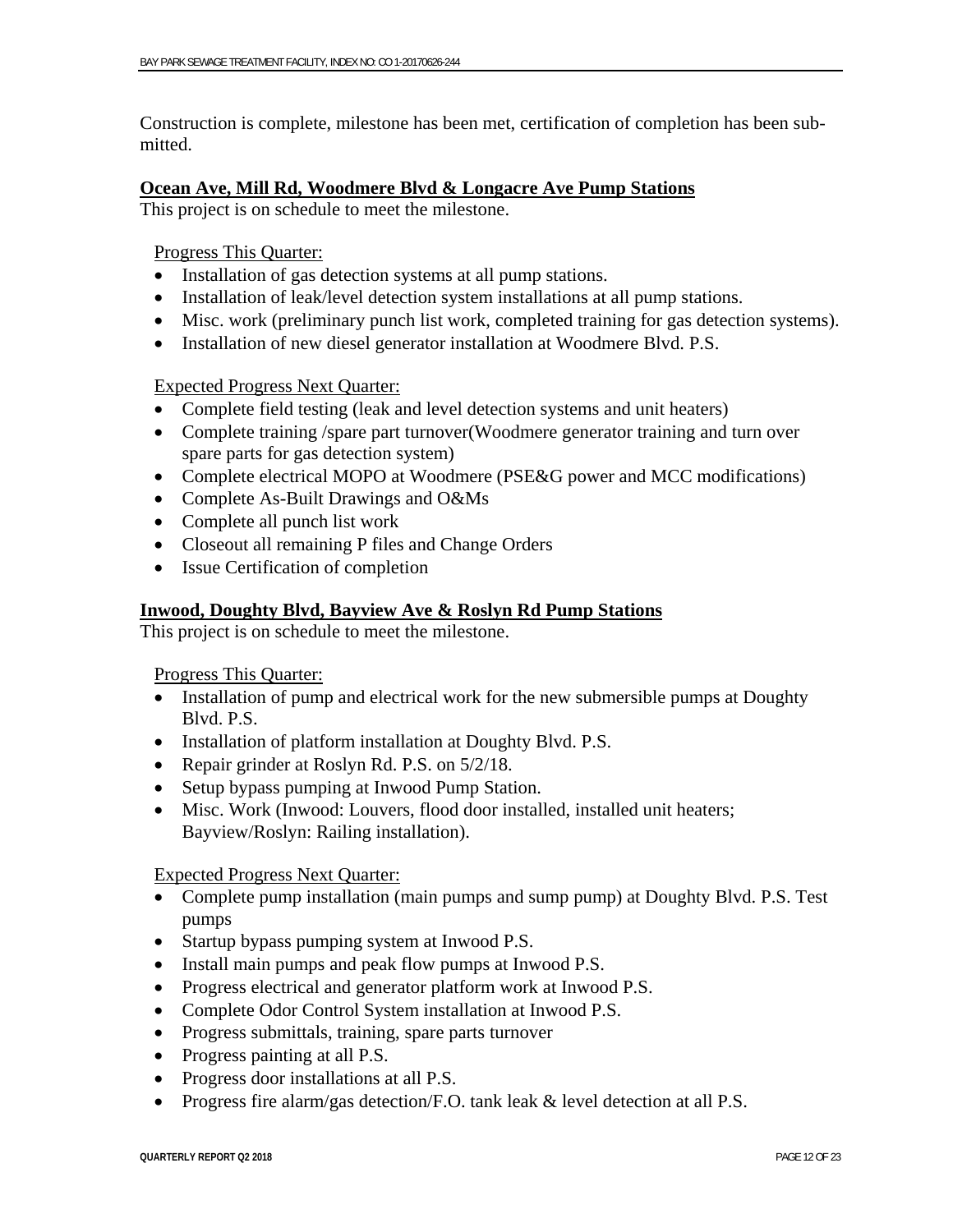#### **Lawrence and Sage Lake Pump Stations**

This project is on schedule to meet the milestone.

Progress This Quarter:

Lawrence P.S.

- LRN panel installation.
- Grounding loop installation.
- Power distribution system coordination study.
- Installation of conduit routing and wiring.
- Installation of air monitoring and gas detection system.
- Routing conduit for fire alarm system.
- SCADA terminal box.
- Provide Sump Pump training.

#### Sage Lake P.S.

- Dry Well Top Slab concrete and Hatch installation.
- Installation of concrete duct banks.
- Pull cables and wiring from distribution panel to Dry Well.
- Provide Generator training.
- Air Monitoring and Gas Detection System installation.
- Conduit routing and wiring.
- Continue core drilling in wet well for gas sensor and float switch installation.
- Installation of light fixtures and receptacles.
- Electric Unit Heater installation.

#### Expected Progress Next Quarter:

#### Lawrence P.S.

- The removal of the bubbler system in the wet well and ultrasonic level transducer and the demolition of the MCC, MCC pad
- Mechanical Work: the gas detection system will be started up and tested; the personnel will be field trained; the new bubbler system in the wet well and level transducer will be installed.
- Electrical Work: the fire alarm system including FACP and devices; SAF-1 and EAF-1/2 panels will be installed, started up and tested; the air monitoring system will be reinstalled.
- The interior and architectural work, site restorations, punch lists and demobilizations, inspections, and the preparations, submissions, review and approvals of the remaining O&M manuals, "as builts" and project closeout documents will take place.

Sage Lake P.S.

- The approval of change orders P-025 Control Chamber and P-026 Motor-Gen Chamber Duct Opening at Sage Lake (including P-026 registration) will be done.
- All outstanding submittals for site, mechanical and electrical works will be completed.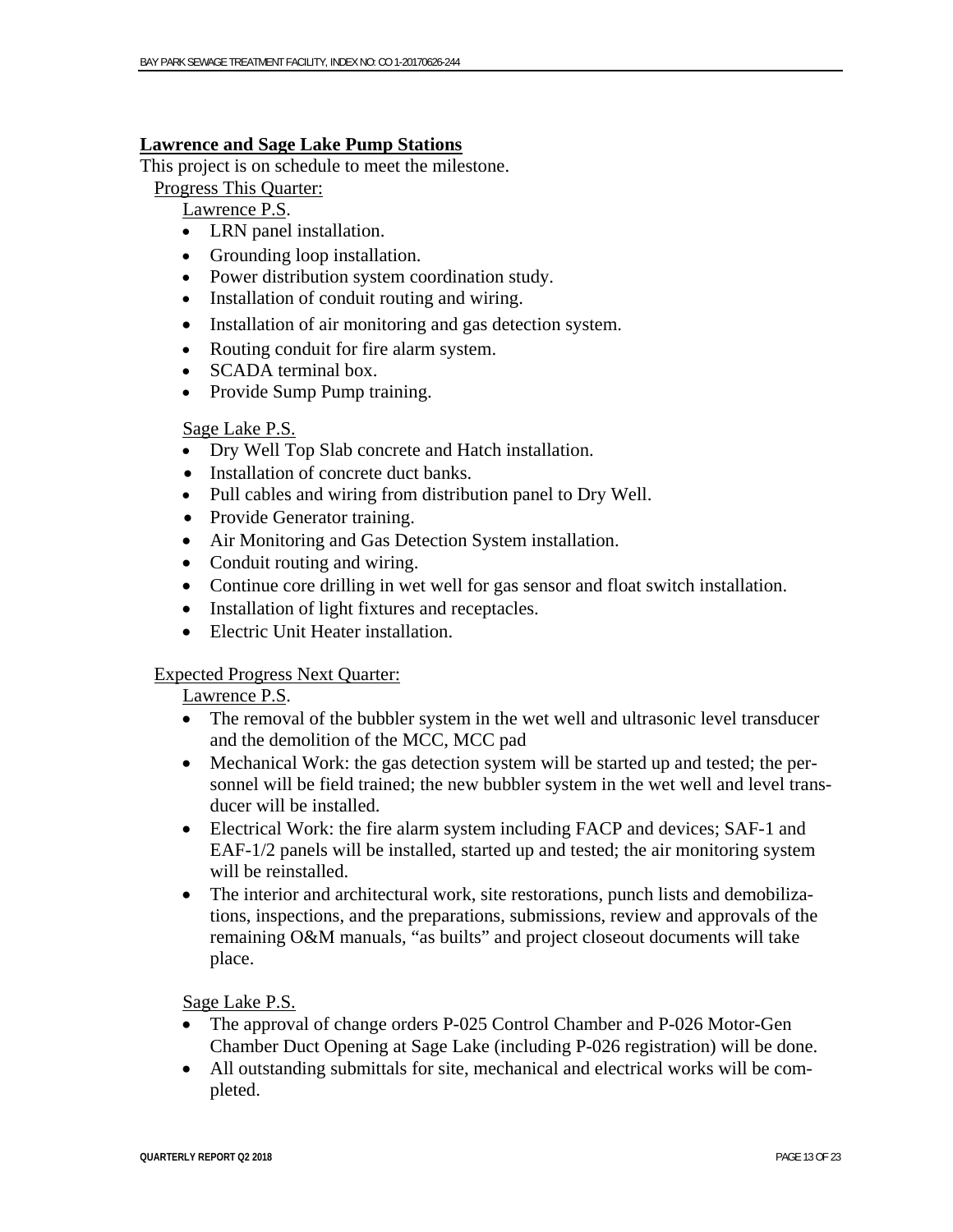- The sump pumps at Sage Lake will be removed, replaced, tested, started up and returned back to service.
- Mechanical Work: the new supply (SAF-1) and exhaust fans (EAF-1) and associated duct work, the 10 in. ductile air piping; signage and lighting will be installed; the gas detection system will be started up and tested, and the personnel will be field trained.
- Electrical work: new wiring in the new D/B conduit; The SCADA system will also be started up and tested; new pump control panel will be started up and tested
- The interior and architectural work, site restorations, punch lists and demobilizations, inspections, and the preparations, submissions, review and approvals of the remaining O&M manuals, "as builts" and project closeout documents will take place.

#### **East Avenue Ejector Station**

The construction and construction services contracts are to be advertised in Q3 2018. The County had encountered delays in procuring a construction manager for this project due to objections from a third party, CSEA Local 830. The County has decided to move forward with construction management services procurement concurrent with ongoing negotiations with CSEA. The NTP is currently projected for  $4/15/2019$ . A milestone modification request will be submitted by the County to the Office of General Counsel.

#### **Level 1 BNR**

The current forecast remains three months beyond the milestone date. Due to special limitations in the existing room that is to house a new MCC, a redesign of the MCC was required. This redesign resulted in a significant delay the fabrication and delivery of the new MCC. In order to mitigate this delay, a change order is being prepared to provide temporary power to the new mixers to allow installation and testing to remain on schedule.

#### Progress This Quarter:

- Installation of wood baffle and FRP baffle in Final Settling Tank No.9 and No.10.
- Clean Final Settling Tank No.7 and No.8.
- Installation of wood baffle in Final Tank No.7.
- Concrete repair work In Aeration Tank No.5.
- Installation of MIC Coating in Aeration Tank No.5.
- Installation of pipe hangers in the pipe gallery.
- Installation of conduit supports from Aeration Building to Substation No.2.

#### Expected Progress Next Quarter:

- Aeration Tank No.5
	- o Install Baffle Walls
	- o Install diffusing equipment
	- o Install mixer support and mixers.
	- o Install instrumentation.
	- o Install conduit/wire and interim power to feed equipment in AT5.
	- o Test all the equipment install and restore tank operations.
- Aeration Tank No.4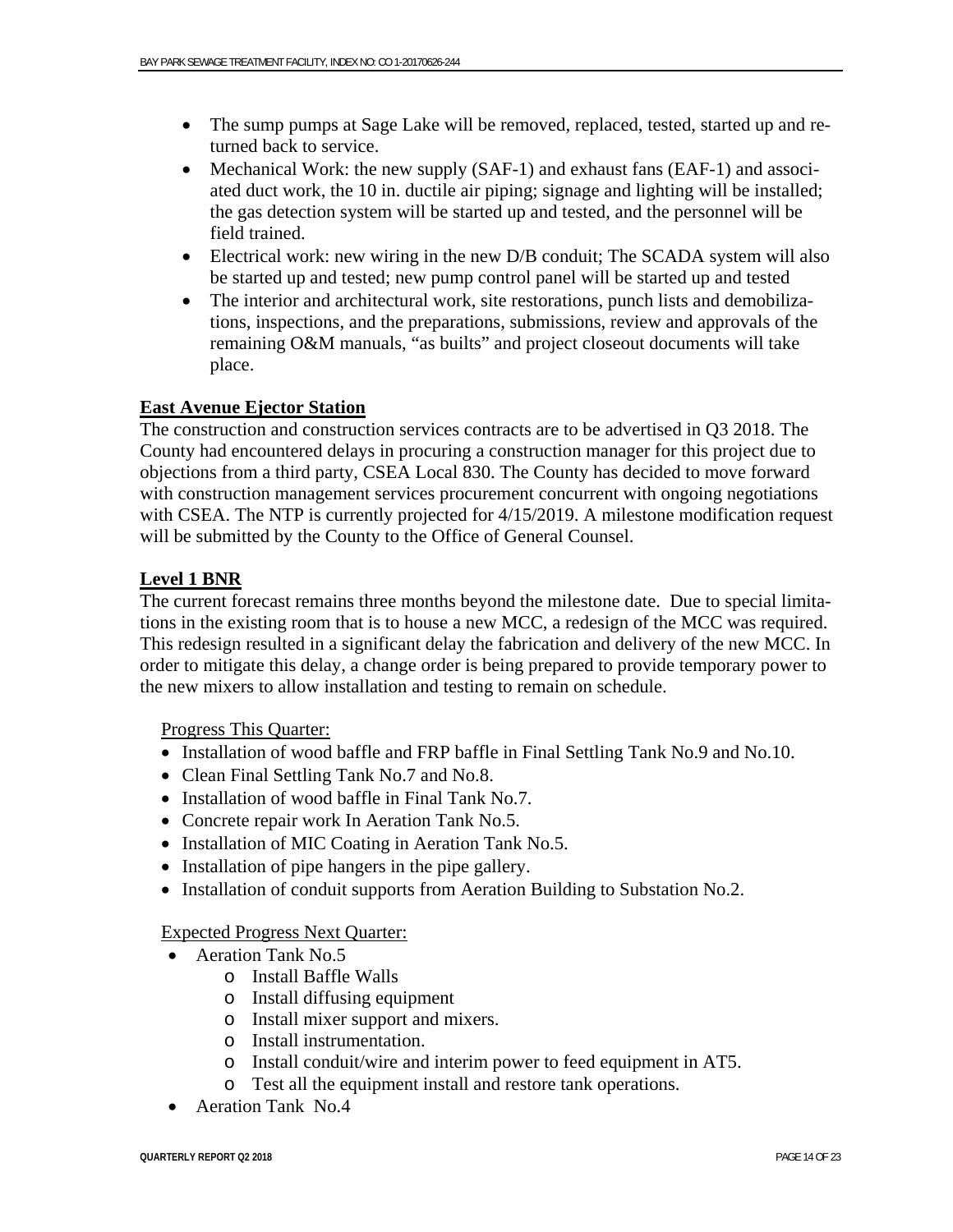- o Take Tank out of operation and clean the tank.
- o Conduct structural repair.
- o Replace valves and expansion joints for the existing process air pipe.
- Pipe Gallery: Continue to install SWAS Pipe from Aeration Tanks to standpipe location.
- Final Settling Tanks (FST)
	- o Continue to take FST out of service in order. (No.6, 5, 4, 3, 2, 1)
	- o Clean each FST.
	- o Install wood baffles and FRP baffles in each tank.
	- o Conduct structural repair and MIC coating in each RAS Box accordingly.
	- o Install FRP Trough in FST No.7 and No.8.

#### **Sidestream Deammonification**

Not yet in the construction phase. This project is expected to be awarded and NTP will be issued upon final procurement of a Construction Management consultant. The County had encountered delays in procuring a construction manager for this project due to objections from a third party, CSEA Local 830. The County has decided to move forward with construction management services procurement concurrent with ongoing negotiations with CSEA.

The NTP is currently projected for 10/22/2018 based on the award of the construction contract to the lowest responsive bidder. The construction phase of this project was bid on 1/9/2018 however, due to the extended period between the bid and potential NTP date, the construction contractor is reluctant to accept award of the contract at its bid price due to cost escalation. The County is in discussions with the contractor regarding the award of the contract. A milestone modification request will be submitted by the County to the Office of General Counsel.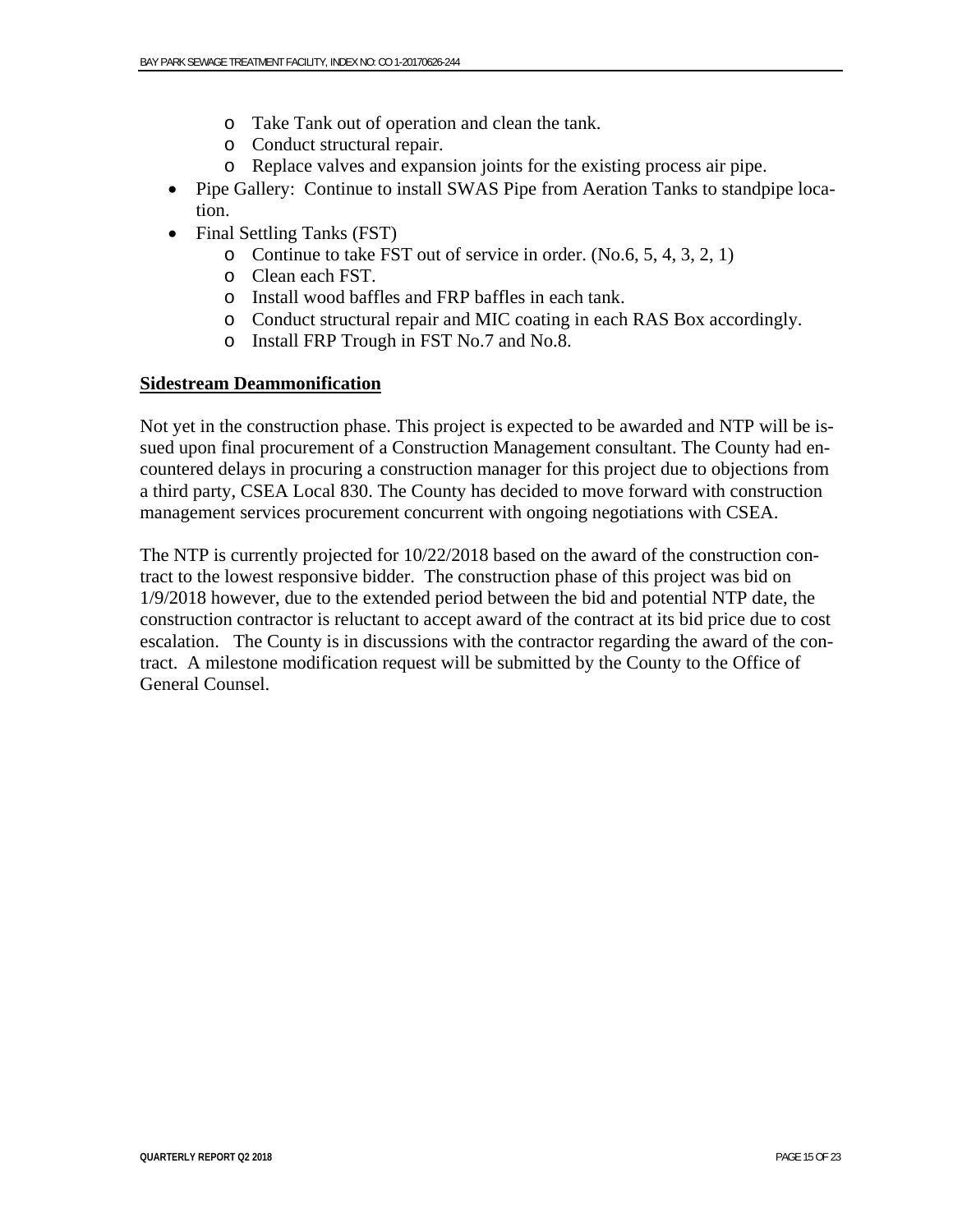# **IV.0 Inter Municipal Agreement**

Paragraph V.G of an administrative Consent Order (#C01- 20151020-142) between DEC and the City of Long Beach (City) requires the City to enter into an Inter-municipal Agreement (IMA) with the County. The County was to enter into a fully executed IMA with the City within 180 days of the effective date of this Agreement. The IMA is to address the diversion of wastewater from the WWTP currently owned and operated by the City to the Bay Park WWTP.

Until recently, the City of Long Beach had been slow to respond to requests for information necessary to analyze the financial impact of the possible consolidation the County and City sewer systems.

On June 27, 2018, the NYS Financial Restructuring Board ("FRB") invited the County to participate in a meeting between FRB staff and officials from the City of Long Beach. During this meeting, sewer consolidation was one of the topics raised as a shared service and cost savings initiative for the City. The County's representative, Christopher Nolan, noted that the County has been exploring the impacts of a possible consolidation of the systems and has been working with DEC to identify funding opportunities to offset the negative impact to the County's finances.

As a result of this meeting, the County has begun to receive information from the City. Additionally, the County will continue to explore acquisition financing through EFC and grant funding opportunities at the state and federal level.

While the County continues to work with the City of Long Beach to develop an economically viable agreement, the County continues to move forward with components of the interconnection, such as the Austin Blvd force main, for which the County has made a WQIP grant application.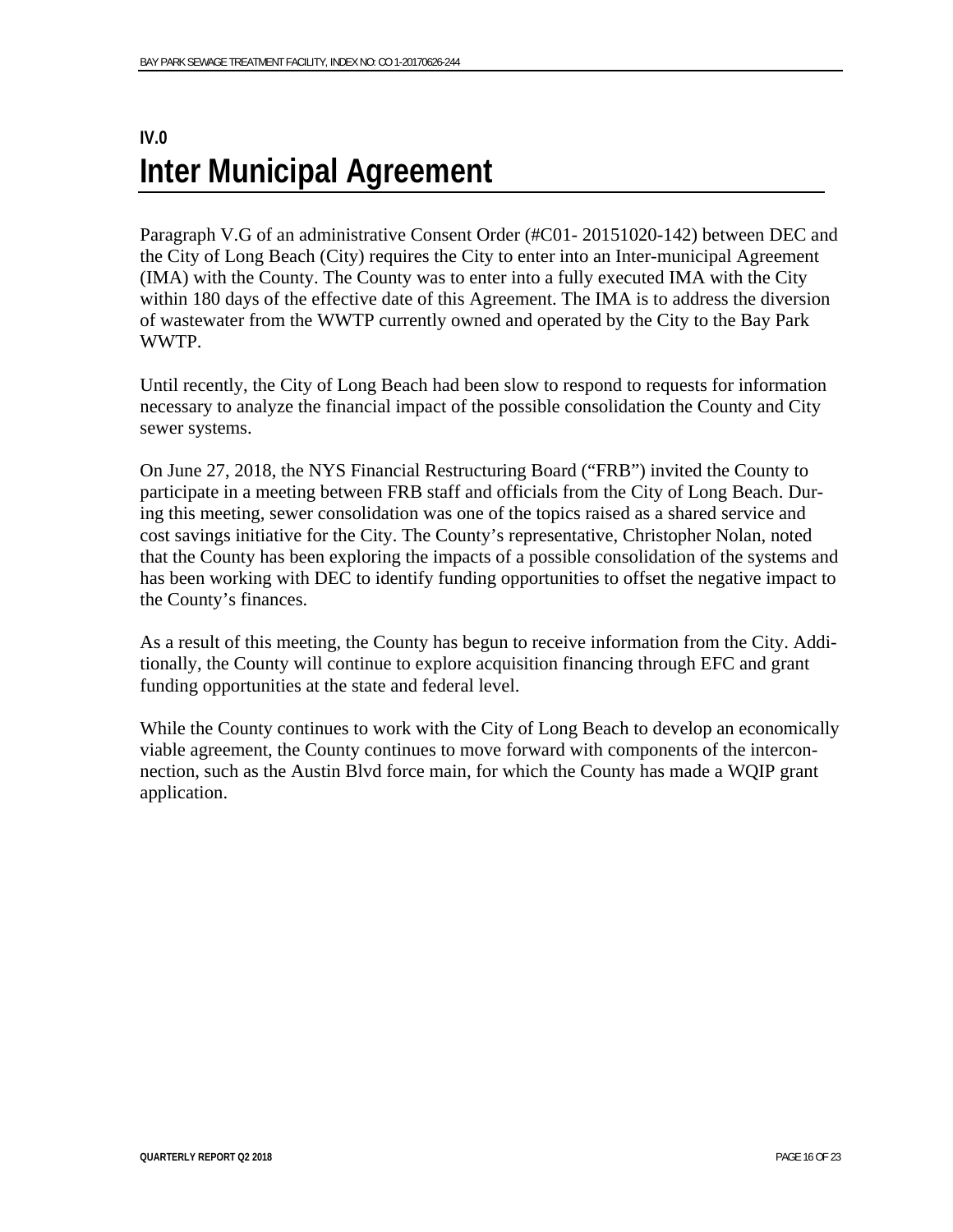# **V.0 Nitrogen Interim Limit Schedule of Compliance**

The milestones for the Interim Nitrogen Limits are listed in the following table.

| Description of Work for Nitrogen Removal Project              | <b>Completion Date</b> |
|---------------------------------------------------------------|------------------------|
| Submit an approvable BNR Operation and Maintenance (O&M) Plan | 1/8/2020               |
| Begin operation of the 6-month start-up period                | 6/1/2020               |
| Begin the 12-month performance period                         | 1/1/2021               |
| End 12-month performance period                               | 1/1/2022               |
| Submit performance data                                       | 4/1/2022               |

| Table 4 – Bay Park WPCP Interim Nitrogen Limits |  |  |  |
|-------------------------------------------------|--|--|--|
|                                                 |  |  |  |

These milestones will be reviewed as the Sidestream Deammonification and Level 1 BNR projects progress through the construction phase.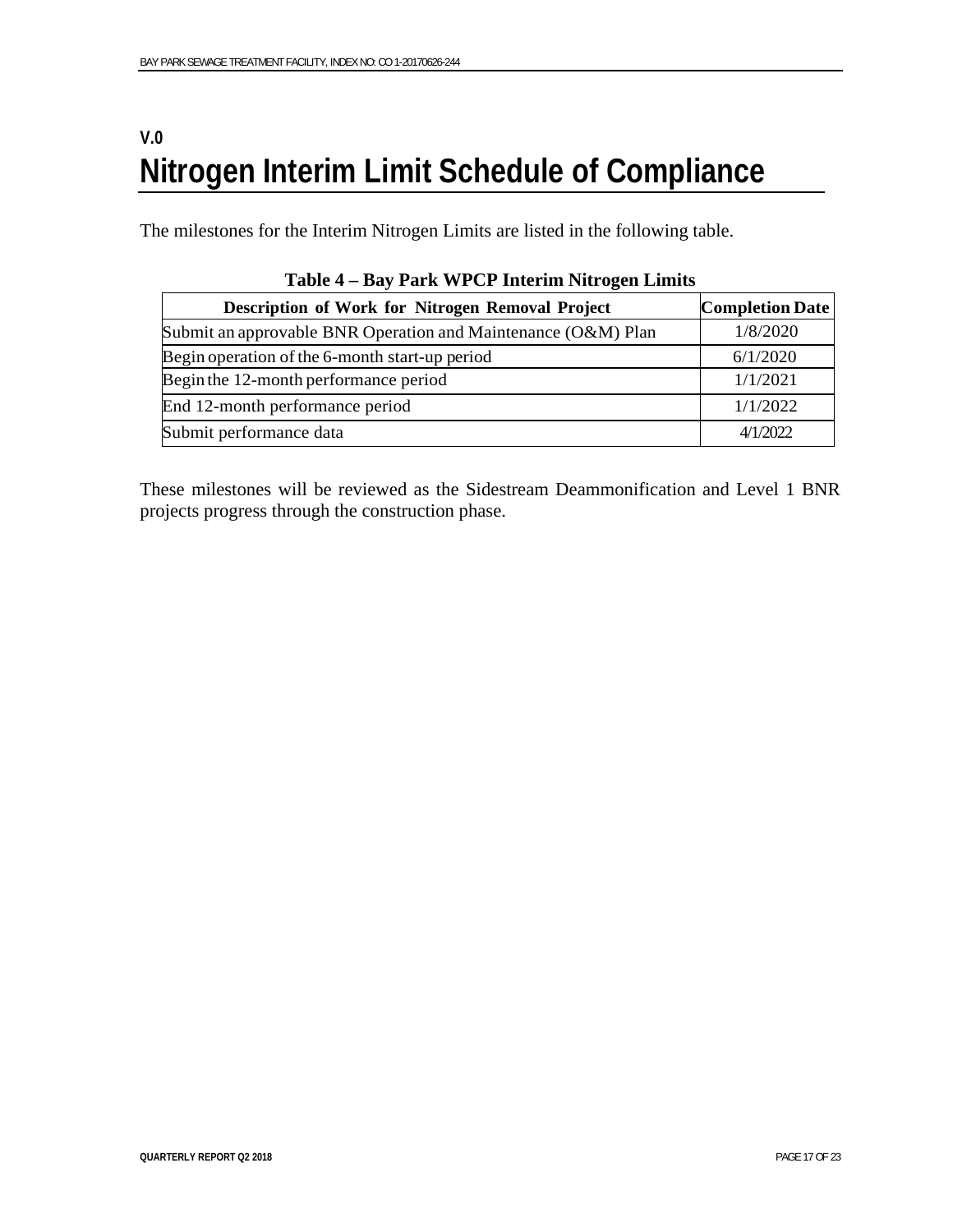# **VI.0 Diversion Project**

The milestones for the Diversion Project are listed in the following table:

| <b>Description of Work</b>                                                                                             | <b>Completion Date</b> |
|------------------------------------------------------------------------------------------------------------------------|------------------------|
| Slip lining of aqueduct along Sunrise Highway                                                                          | November 2019          |
| Diversion Project Report                                                                                               | January 2018           |
| Design Start                                                                                                           | <b>TBD</b>             |
| <b>DesignCompletion</b>                                                                                                | <b>TBD</b>             |
| <b>Impact Report</b>                                                                                                   | <b>TBD</b>             |
| Notice to Proceed to Construction                                                                                      | <b>TRD</b>             |
| <b>Construction Completion and Commence Diversion of Influent</b><br>Wastewater from Bay Park WWTP to Cedar Creek WWTP | June 2024              |

#### Progress This Quarter:

The County advertised the RFP for preliminary design services and received proposals.

#### Expected Progress Next Quarter:

The County will evaluate the proposals, select a consultant and proceed with awarding the contract.

#### Project Milestones:

Per section III.A.3 of the Consent Agreement, the Diversion Report is due within 180 days of DEC's determination of a violation. This has not occurred. Further, the content requested in the report will not be available until the preliminary design has been completed. The County does not believe that the Diversion Project Report referred to in this Appendix is the same as that referred to in section III.A. A request for clarification of this apparent discrepancy will be addressed by a submittal to the Office of General Counsel.

Per Section VI of the Agreement, it is not the responsibility of the County to report on work performed by the State. The project is now to be executed by the State under the Design-Build delivery method, therefore the slip lining milestone would fall under the State's purview.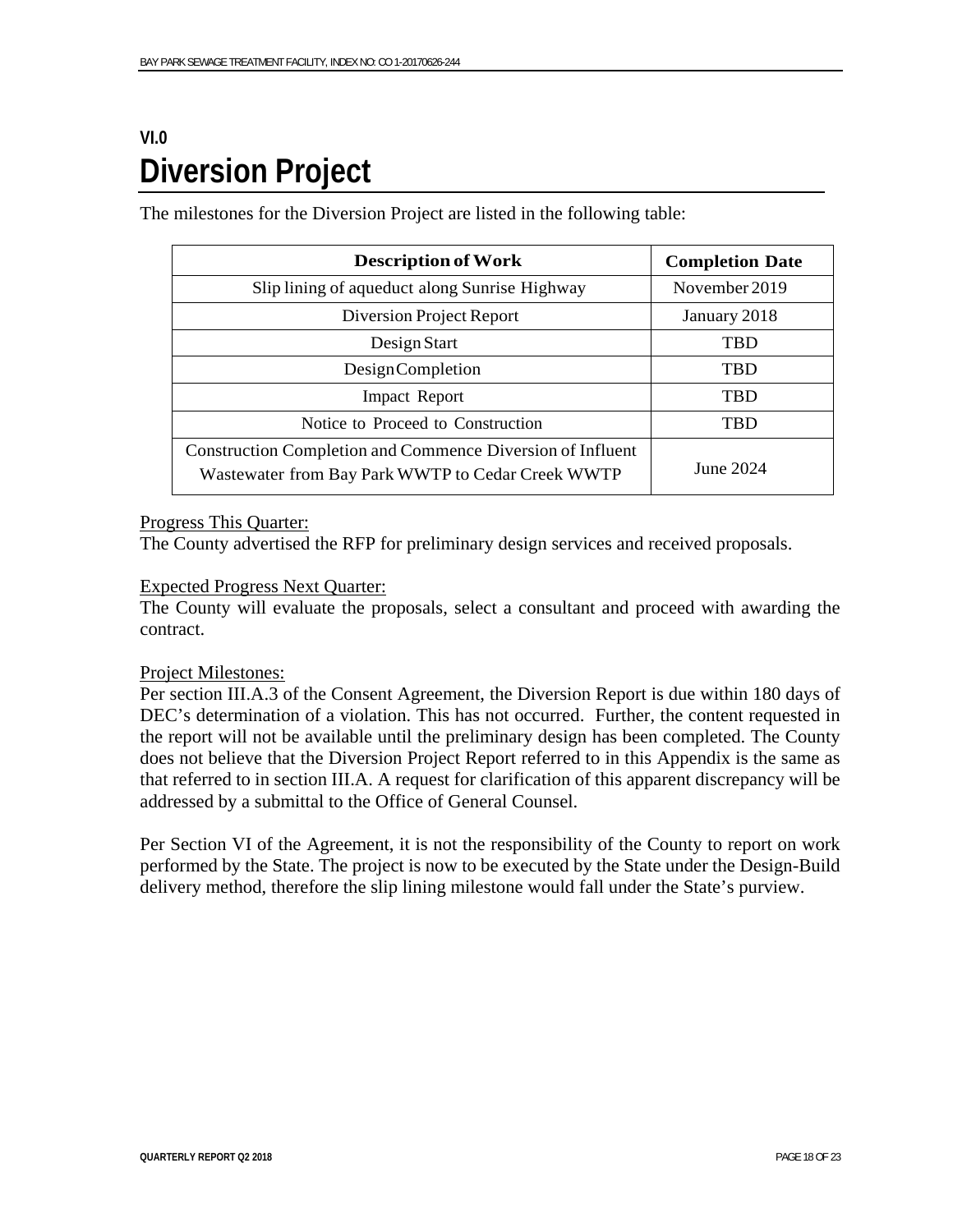# **VII.0 Environmental Benefit Projects**

Per section IV.B.3 of the Agreement, the Project Schedule for Environmental Benefit Project-Kayak launch at Cedar Creek Park is provided below.

- 1. Meet with shareholders of the project to finalize scope mid September 2018
- 2. Finalize RFP end of September 2018
- 3. Advertise RFP Mid October 2018 to mid-November 2018
- 4. TRC makes selection End of November 2018
- 5. RD/ROA approved Mid December 2018
- 6. Package approved by Admin in ECRS end of December 2018
- 7. Legislative Rules Calendar January 2019
- 8. Comptroller and NIFA approval of Contract Mid February 2019
- 9. Issue NTP for Study/Design Mid February 2019
- 10. Design Term 9 to 12 months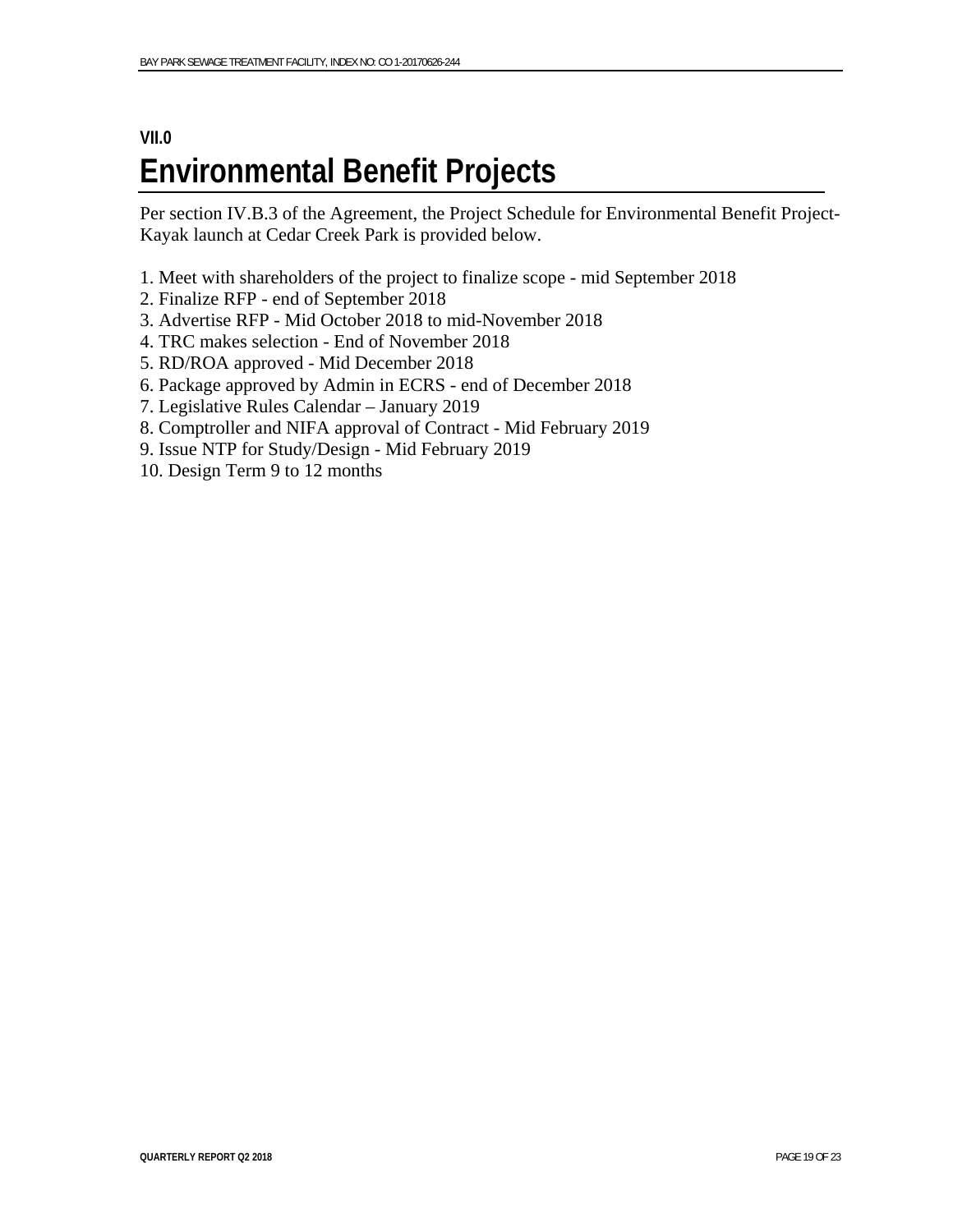# **VIII.0 Certification of Completed Activities**

The following table lists the activities for which certification of compliance were submitted.

| Milestone                                               | Date      | Certification |
|---------------------------------------------------------|-----------|---------------|
|                                                         | Completed | Submitted     |
| Effluent Screening and Disinfection - Design Completion | 1/5/2018  | 7/5/18        |
| East Avenue Ejector Station - Design Completion         | 3/2/2018  | 7/5/18        |
| Cedar Dr, Roosevelt et al PS - Construction Completion  | 1/12/2018 | 7/5/18        |
| Wantagh, Newbridge et al PS – Construction Completion   | 2/12/2018 | 7/5/18        |

**Table 4 – Completed Activities**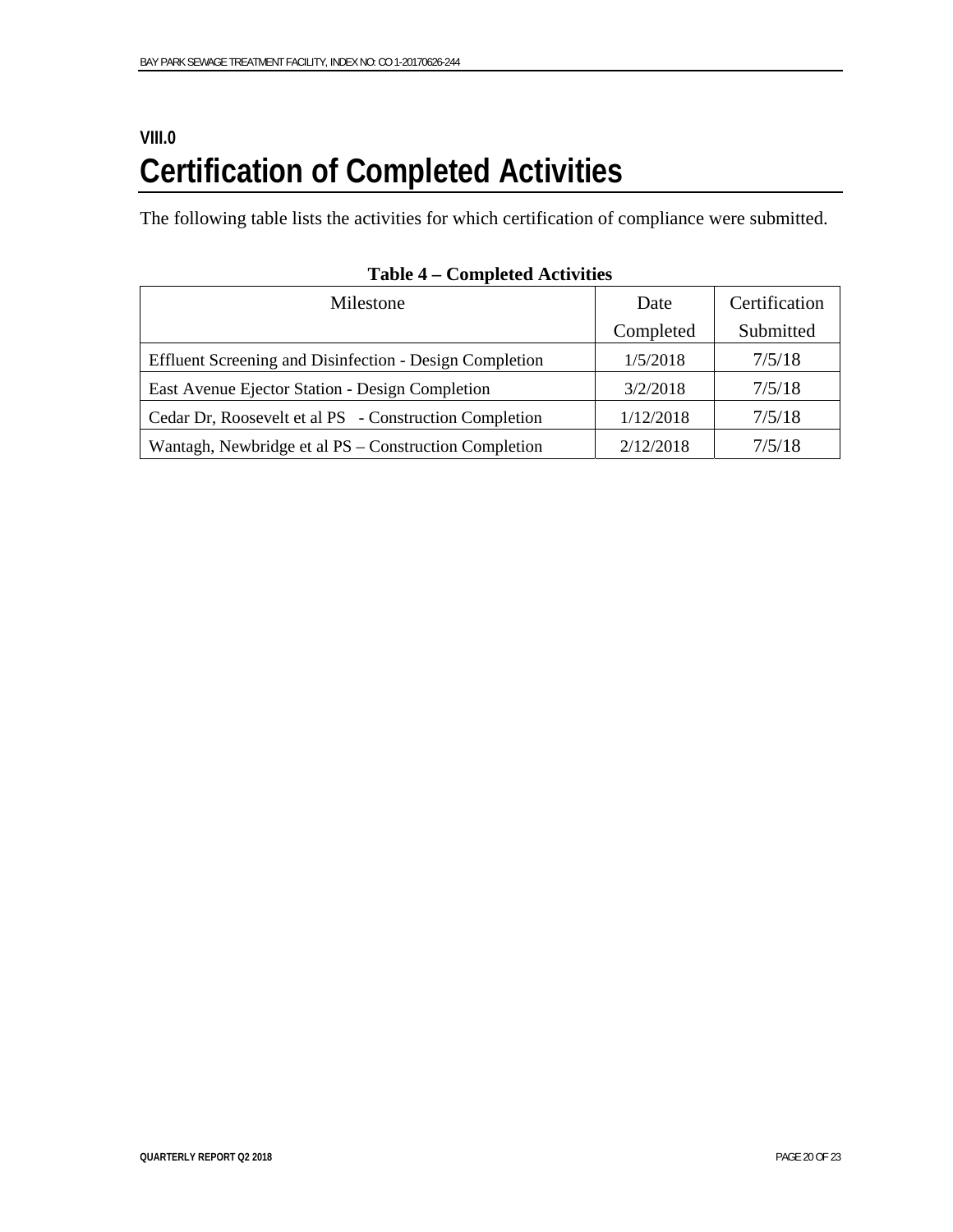# **IX.0 Community Relations**

In the second quarter of 2018, no community meetings were held. There were no complaints from the community in this period. A ponding issue on Harbor Road was raised during the March 27<sup>th</sup> community meeting, and this was addressed this quarter by lowering a stormwater catch basin.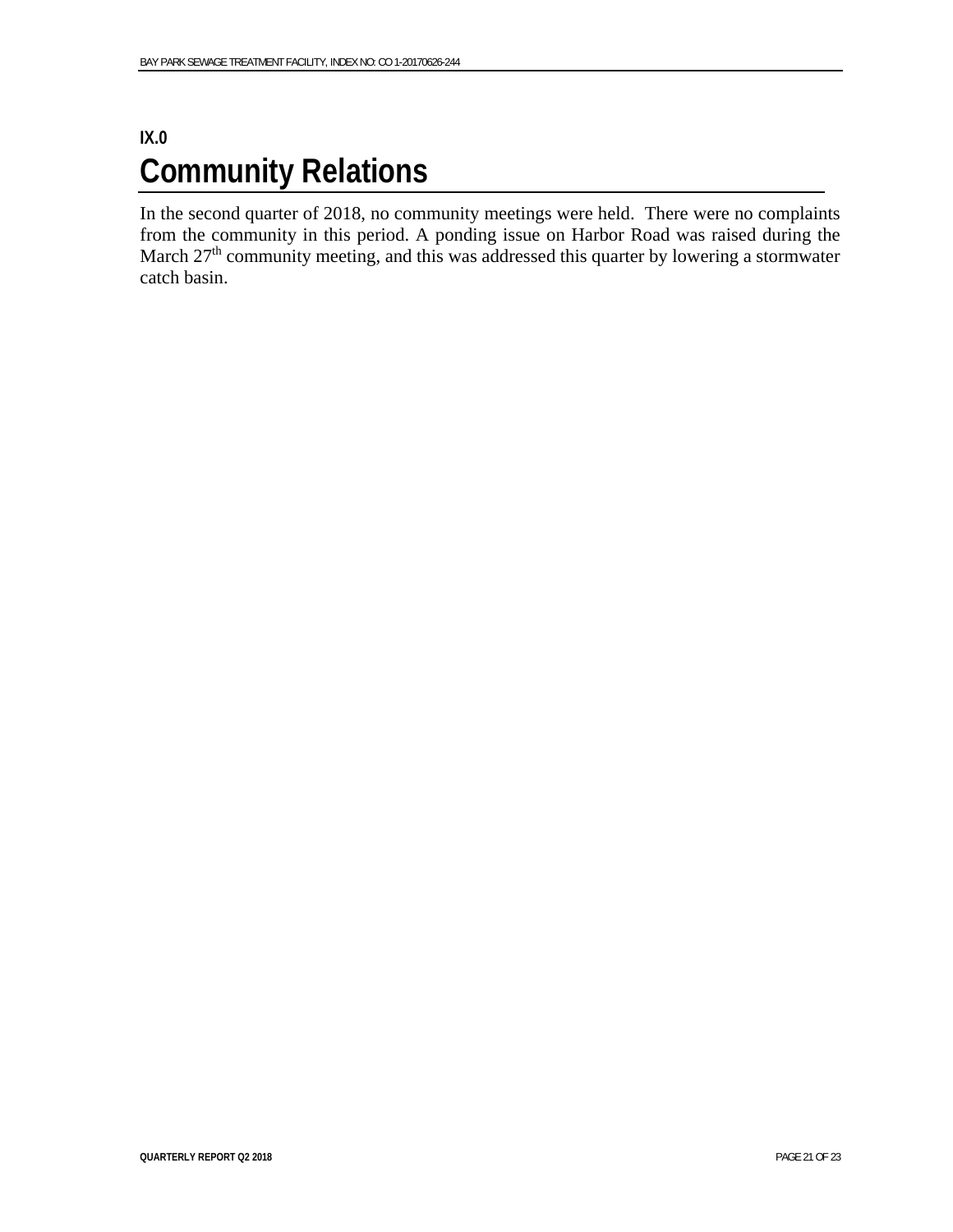# **X.0 Attachments**

None